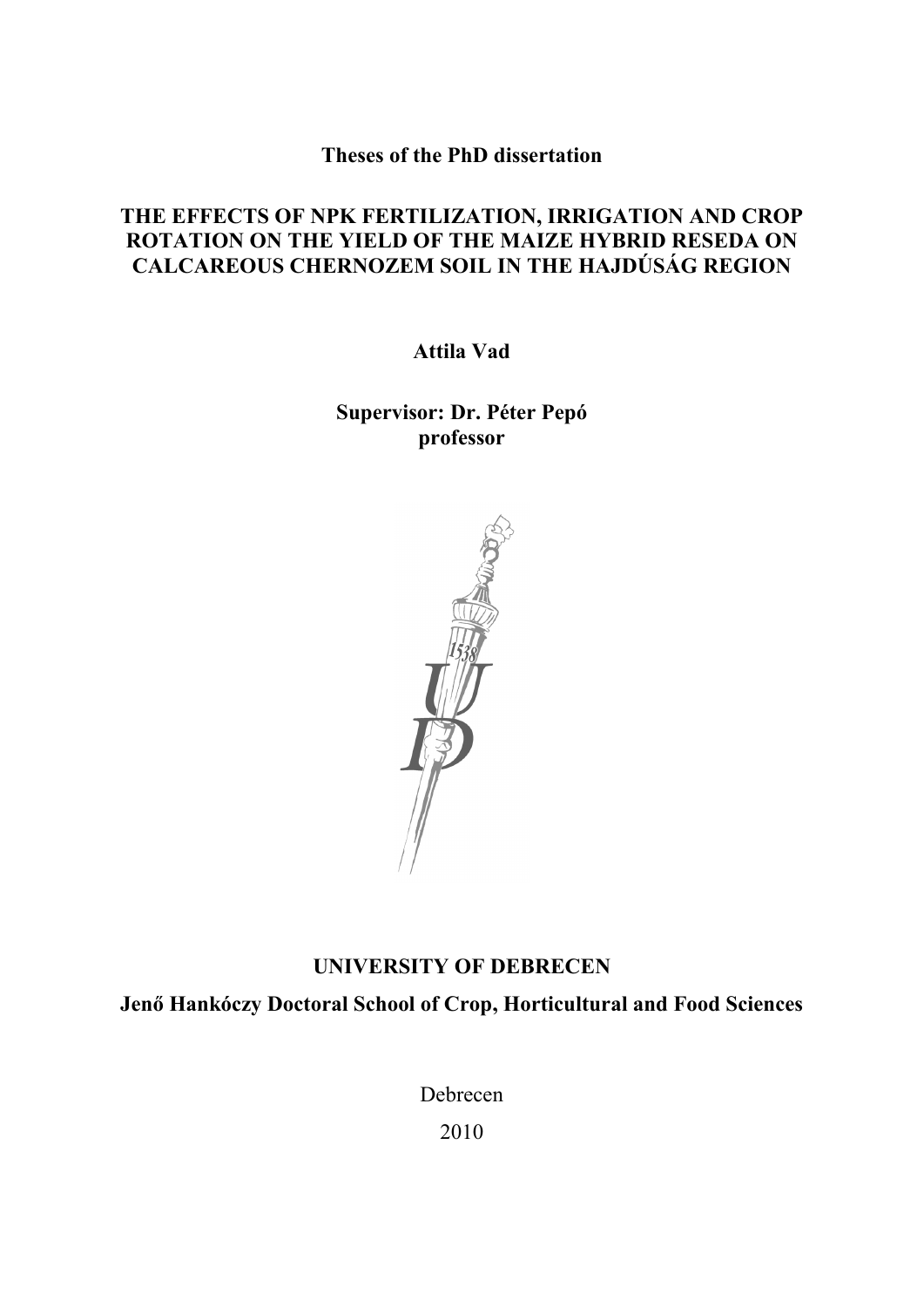### **1. INTRODUCTION, PRELIMINARY RESEARCH**

 Cereals have a determining role in global crop production. It is proven by the fact that cereals are grown on about half of the total arable land, among which maize has the second largest sowing area of 161 million hectares (*FAO data, 2008*). The leading countries in maize production are the USA, Brazil and China, these three countries account for 50 % of the global sowing area and for 65% of the global maize yield. In Europe, France had the leading role as regards the produced amount, while Romania and Ukraine are of determining importance as regards their sowing area.

Bioethanol production, as an alternative fuel, has become a new direction of maize utilization for the last decade. Bioethanol production for use as fuel was 73.9 million  $m<sup>3</sup>$  in 2009. The most significant increase in production was achieved by the USA with 12 %, which means the processing of over 100 million tons of maize, while bioethanol production stagnated in South America and Brazil. According to the preliminary estimation of the international cereal council, the European Union increased its production by 9 % in 2009, to achieve this the Union used 7.6 million tons of cereals, which was 40 % more than that used in the previous year. The five largest bioethanol producers of the EU are France, Germany, Spain, Poland and Hungary.

In Hungary, wheat and maize are grown on about 50 % (4.5 million hectares) of the total arable land. The sowing area of maize has exceeded 1 million hectares since the 1920s, which is due to the fact that maize has provided the most important feed basis for animal husbandry.

The efficacy of crop production is basically determined by the ecological, biological and agrotechnical factors combined. Ecological factors are circumstances, the successful adaptation to which can be the key to a biologically, agronomically and economically effective production. In recent years, there have been extremities in climatic factors, which highlight the importance of adaptation. This is supported by the fact that the degree of yield fluctuation significantly increased (30-50%) in the past two decades. In addition to the fluctuation in the amount of the annual precipitation, the extreme distribution during the vegetation period was also intensified.

It is necessary to weigh the production technology factors according to their impact on the yield. Based on this, so-called critical production technology elements can be differentiated. Critical production technology elements decisively determine the yield, therefore, it is essential to ensure an optimum level of these factors. In maize production, such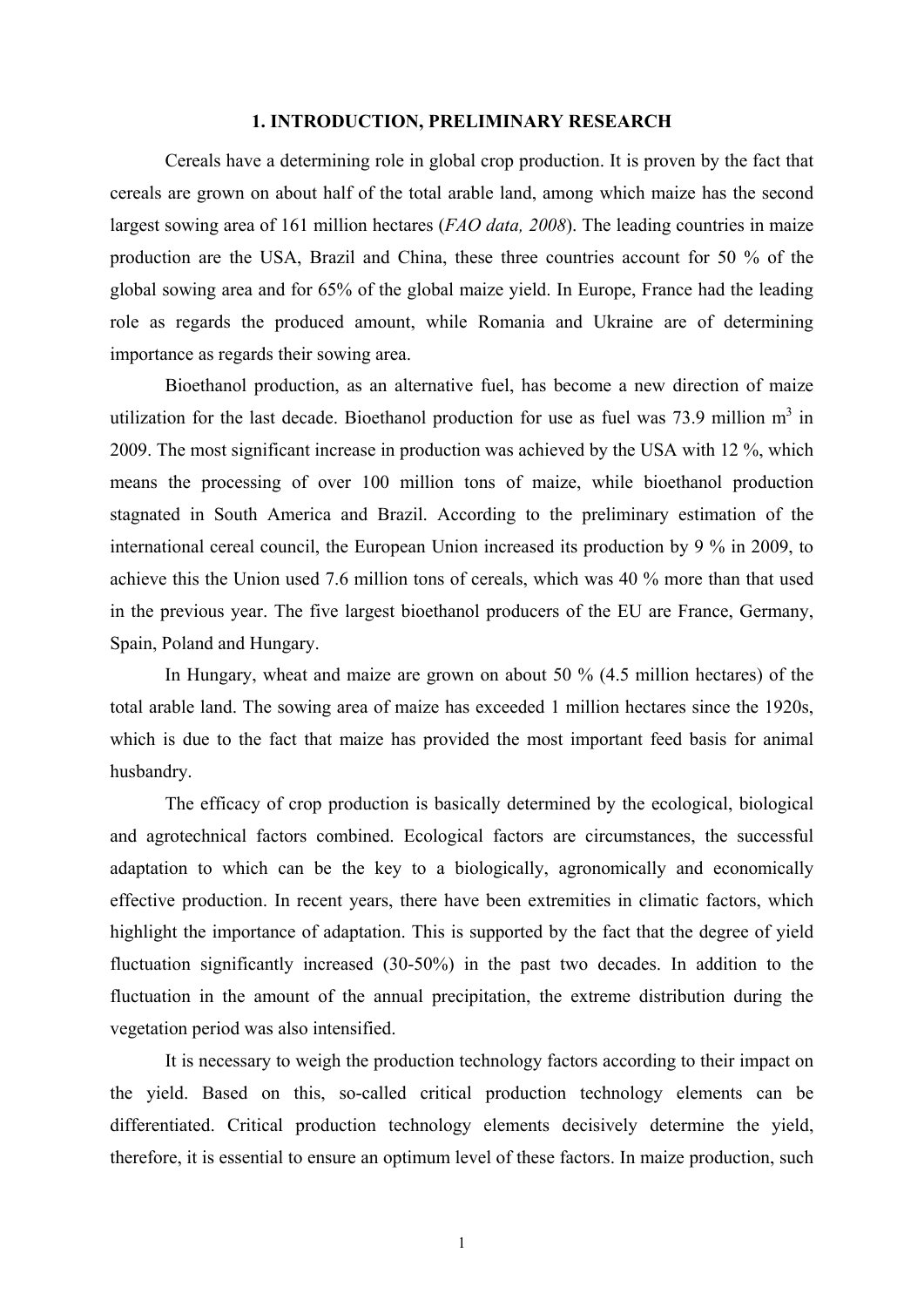critical production technology elements are the crop rotation, irrigation and fertilization. However, the effects of these factors are not asserted individually but via their interactions.

 Research results have proven that the plant produce is decisively determined by the amount of water available for the plant. In Hungary, the index calculated from the amount of precipitation, the evapotranspiration of plants and the surface evaporation is negative in most years, therefore, the water necessary for a proper yield volume should be supplemented. A further problem is that not only the amount but also the distribution of the precipitation is unfavourable for crop production. However, the irrigated area in Hungary does not reach 200 000 hectares and on most of this area, vegetables are produced. Irrigation is an excellent tool for the mitigation of the harmful effects of the extreme weather in recent years (mainly drought). Irrigation has especially high cost requirements, therefore, it is important to have a better knowledge of the ecological, biological and agrotechnical factors influencing the efficacy of irrigation.

In addition to water, the bases of plant life are the different nutrients. The volume of fertilizer use in Hungary has gone through significant changes for the past half century. After World War II, fertilization became more significant with the development of the profession and the technology. Before 1960, the use of artificial fertilizers was very low in Hungary which was accompanied by low yields of 2 t ha<sup>-1</sup>. After this period, an intensive growth started as regards the amount of active ingredients used, which continued up to the mid-1970s. During and after this period, the soils were filled up with nutrients, due to which the yields also increased (6 t ha<sup>-1</sup>). After the permanent, high-dosage fertilization (280 kg ha<sup>-1</sup>) of the period between 1975 and 1985, a slightly decreasing trend could be observed in fertilizer use  $(230 \text{ kg ha}^{-1})$  between 1985 and 1990. After the change of the regime, the amount of the applied fertilizers dramatically decreased to  $30-40 \text{ kg } \text{ha}^{-1}$ . The impact of this was manifested in yields, mainly in the increase in yield fluctuation and in the dependence of the yield upon the year. A slight increase can be observed in fertilizer use since the change of the regime, but the amount of yield is determined primarily by the year. The current fertilization practice is characterized by a prevalence of nitrogen fertilization.

Among the agrotechnical factors, crop rotation is undoubtedly the cheapest, but it is one of the most decisive elements. The forecrop has an influence on the development of the succeeding crop in several ways. The harvest of the forecrop determines the quality of soil cultivation and the soil processes. The amount and quality of trash and crop residues also influence the nutrient and organic matter content of the soil in addition to the above mentioned factors. From a phytopathological aspect, the forecrop also determines the quantity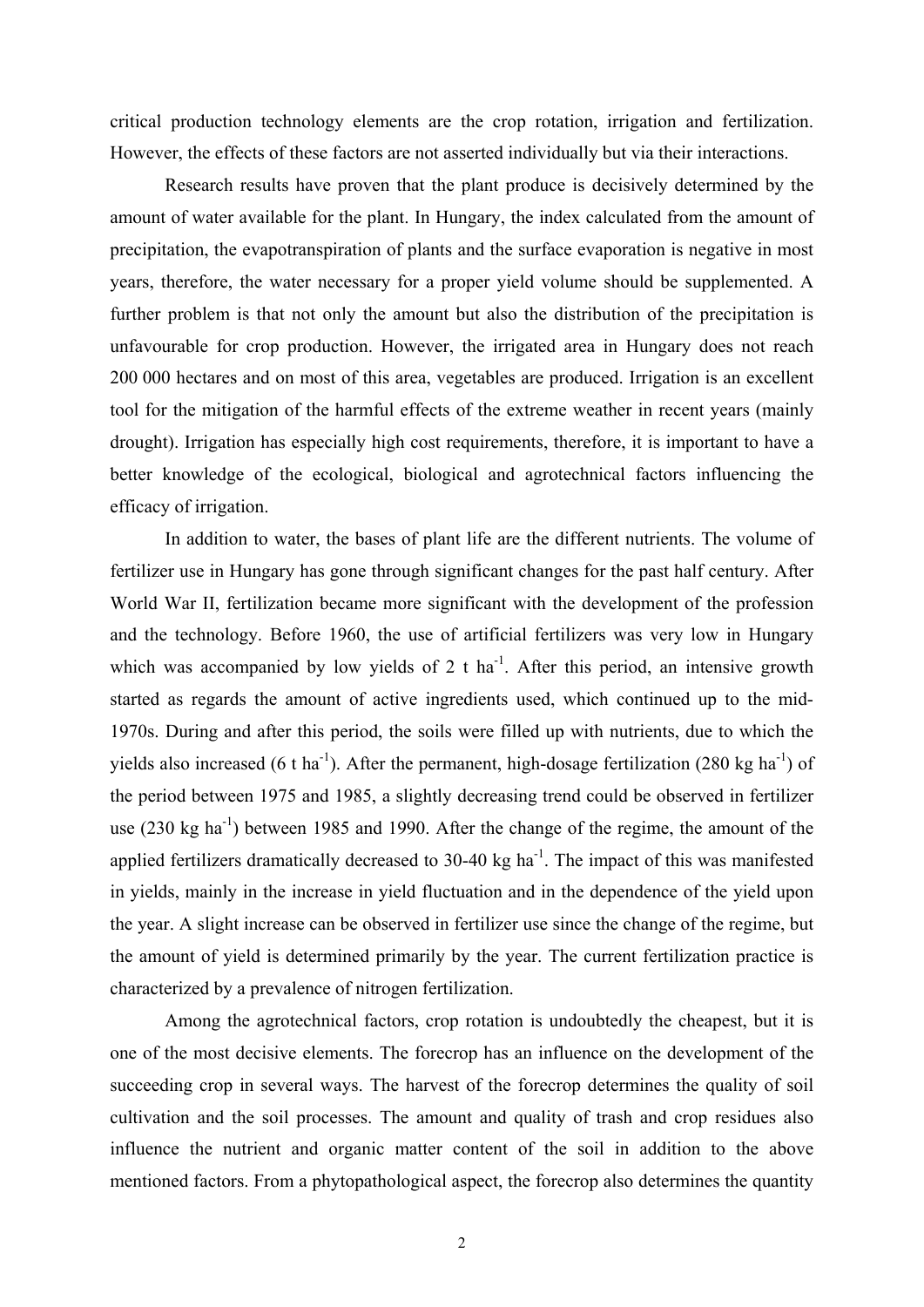of the common pathogens, pests and weeds and the degree of damage caused by them. Due to the extreme distribution of precipitation in recent years, the impact of the forecrop on the soil water stock has also become more important. Via a purposeful selection of the crop sequence, we can have a direct impact on the input efficacy.

## **2. RESEARCH OBJECTIVES**

The objectives of the research were to study the effect of the year on maize yield and to give a complex evaluation of the role of crop rotation, NPK fertilization and irrigation in maize production. The complex evaluation of the above factors and the quantification of their interactions and the quantification of the impact of the different studied production technology elements on yield were also among our objectives. A set task of the dissertation was to work out a fertilization recommendation adapted to the regional circumstances based on the data analysis. Our research results are of great importance in improving the efficacy of maize production in the region, in determining the proper NPK fertilization and irrigation and in the specification of the critical production technology parameters.

## **3. MATERIALS AND METHODS**

#### *3.1. Experimental site, soil conditions*

The experiments were carried out at the Látókép Experimental Farm of the University of Debrecen Centre for Agricultural Sciences and Engineering, Farm and Regional Research Institute between 2004 and 2009 in the long-term field experiment set up by †Dr. László Ruzsányi.

The experimental soil was calcareous chernozem with a deep humus layer formed on loess. The soil was of good culture state, it was medium-hard (plasticity according to Arany: 38-40), which could be classified as medium-hard loam soil. The width of the humus layer ranged from 80 to 90 cm. The average humus content of the humus layer with uniform humus content was 2.8 %.

Based on the soil test results (KÁTAI, 2006), it can be concluded that both the pH in water and in KCl (0.7-0.8) significantly decreased with increasing fertilizer dosages. In the control treatment without irrigation, the pH values both in water and in KCl were almost the same for mono- and triculture. Under irrigated conditions however, the measured values in the control and in the different fertilizer treatments pH values in water and in KCl showed a reduction of 0.2-0.4 as compared to non-irrigated conditions both in mono- and triculture. The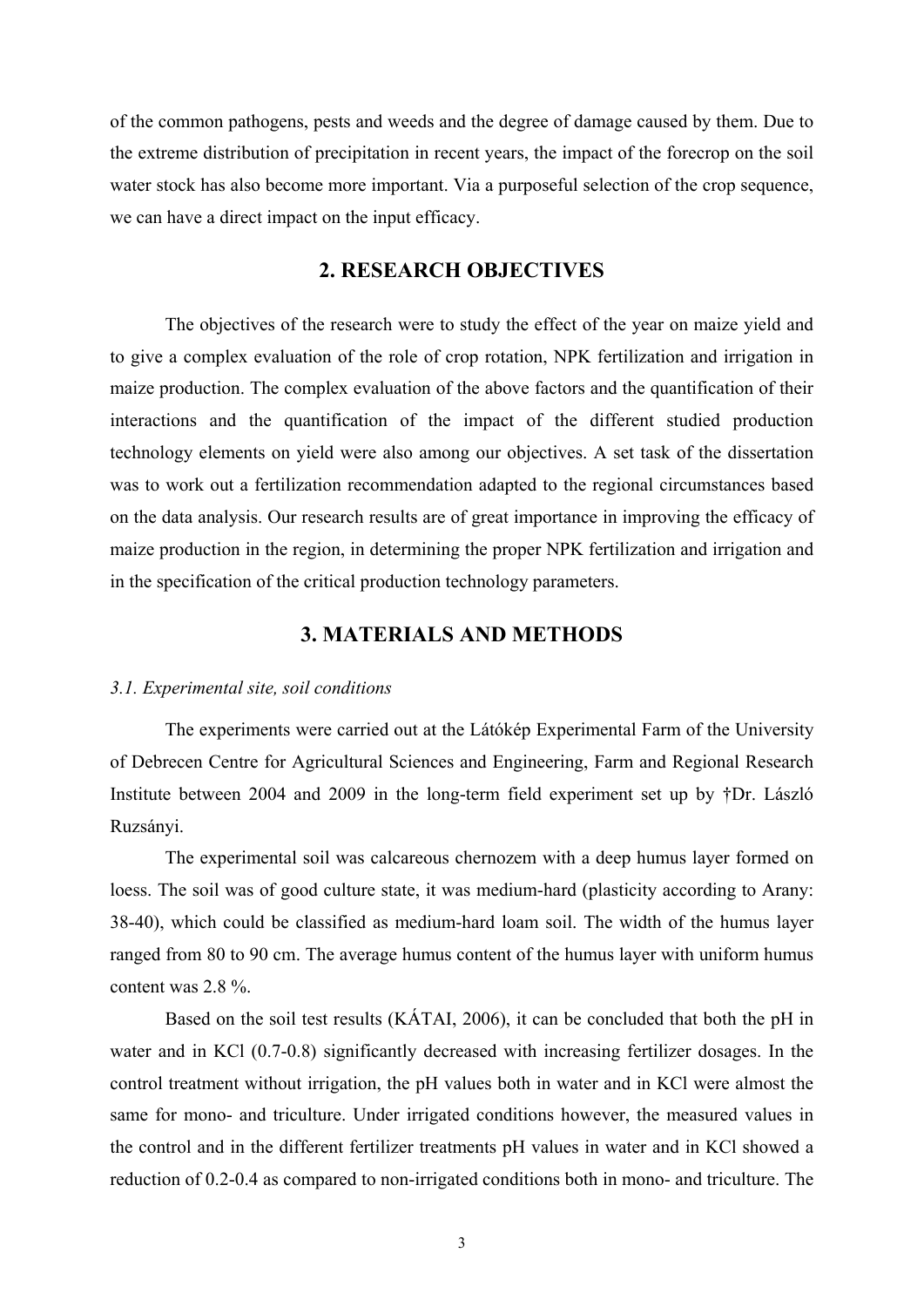pH value of the experimental soil in water and in KCl ranged from 5.6 to 6.8 and from 4.7 to 5.9, respectively.

Based on the measurements performed in 2000 by the Regional Central Laboratory under the direction of Dr. Zoltán Győri, it can be stated that as a result of fertilization, a significant accumulation zone was formed in the 200-300 cm layer of the experimental soil under non-irrigated conditions in the treatment with the largest fertilizer dosage (*Figure 1*). In biculture, similar trends can be observed, but the nitrate content of the accumulation zone is much lower, than in monoculture, in the winter wheat-maize crop rotation, the roots of the two crops use available nitrogen from different depths of the soil, therefore, nitrogen accumulation in the same soil layer is less probable. In both crop rotation models, it is obvious, that no accumulation zone was formed in the irrigated treatments, not even in the high-dosage treatments, which is probably due to the fact that the nitrate accumulation is located under the studied soil profile due to the strong vertical water movement caused by the irrigation. Nevertheless, the lack of an accumulation zone can also be caused by the fact that less nutrients remain in the soil due to the more intensive nutrient uptake induced by the irrigation (*Figure 2*).



*Figure 1.* The **impact of artificial fertilization on the NO<sub>3</sub> nitrogen content of the soil in monoculture**

 *(Debrecen-Látókép, 2000) (Source: based on the data of Z. Győri)*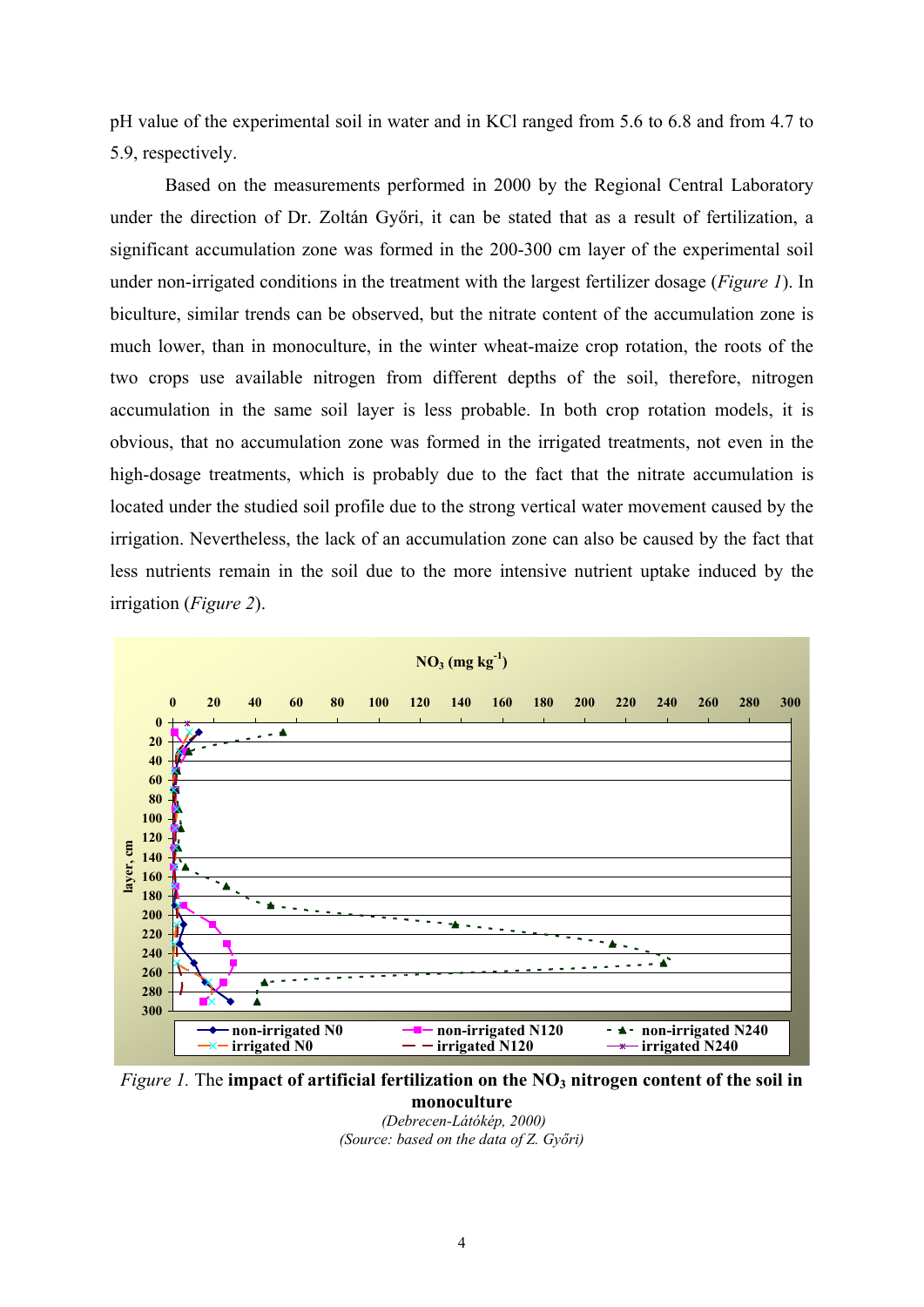

*Figure 2.* The impact of artificial fertilization on the NO<sub>3</sub> nitrogen content of the soil in **biculture** *(Debrecen-Látókép, 2000)*

*(Source: based on the data of Z. Győri)* 

In monoculture, a smaller change was observed in the Al-soluble  $P_2O_5$  content as a result of the different fertilizer treatments both under irrigated and non-irrigated conditions as regards the 60-300 cm layer of the soil. However, in the cultivated layer of 0-40 cm, a significant increase can be observed in the  $P_2O_5$  content with the increasing fertilizer dosages. In high-dosage fertilizer treatments, values higher than 200 mg/kg were measured both under irrigated and non-irrigated conditions. In both irrigation treatments, the  $P_2O_5$  content of the soil was drastically reduced under the 40 cm layer, which indicates that the nutrient is accumulated in the cultivated layer.

 In the case of potassium, similarly to phosphorus, a significant accumulation (320-420 mg/kg) could be detected in the upper cultivated soil layer (0-40 cm) as a result of the fertilizer treatments. However, the changes are stronger in the bottom layers of the soil (average of the 60-300 cm layers) than in the case of phosphorus. A significant accumulation could be detected in the largest dosage NPK treatment, values twice higher than those of the control were measured. This phenomenon indicates that an accumulation zone similar to that of nitrogen, but of much lower degree is formed in the lower soil layers as a result of the fertilizer treatments. Meanwhile, it is important to note, that this increase in potassium content is probably primarily due to the fact that cracks are formed in the soil in the periods of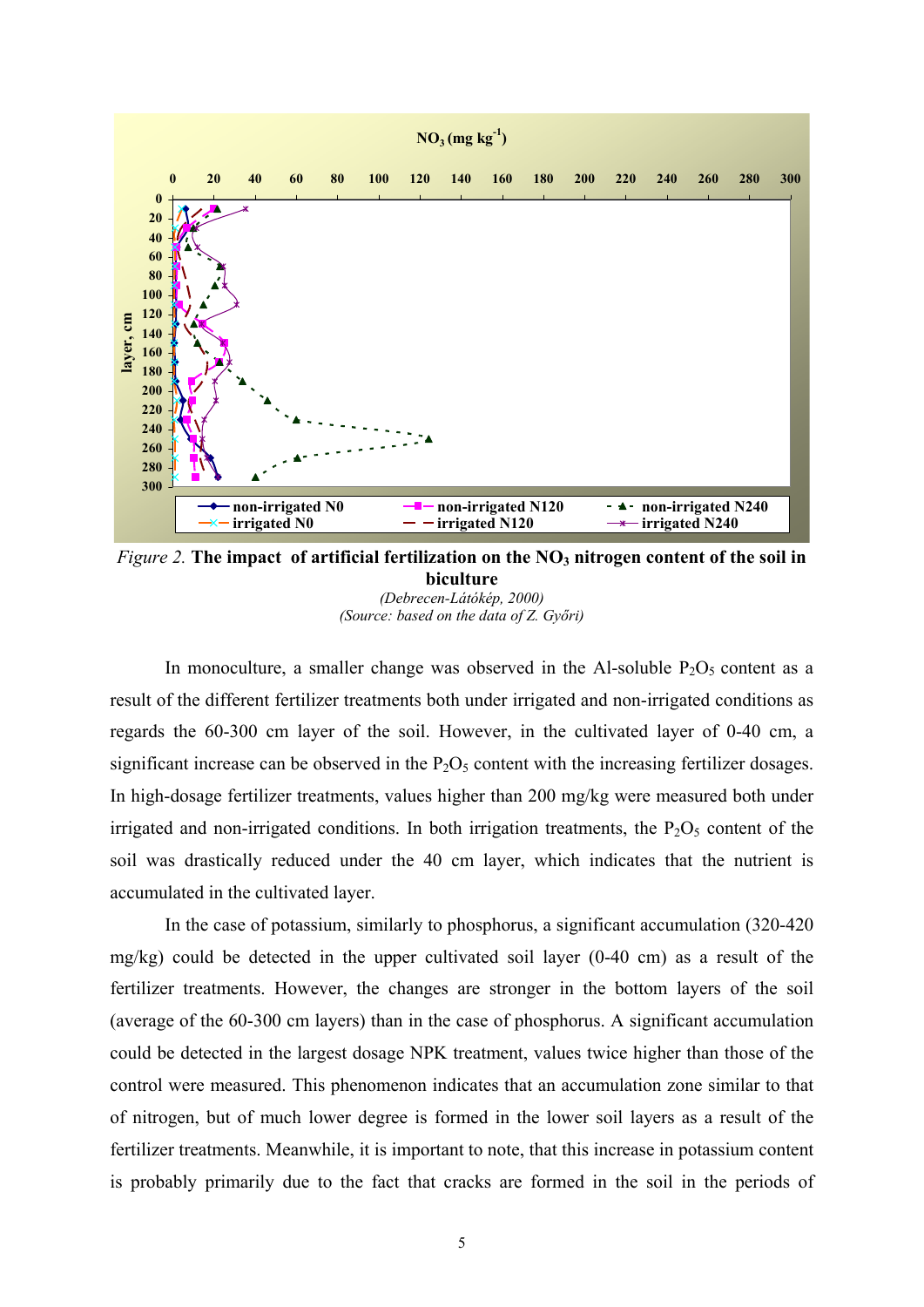drought and in this way the potassium absorbed by the soil colloids can be leached from the mentioned layer as a result of a sudden heavy rain (*Table 1*).

| <b>Monoculture</b>      |             |                       |                         |                  |                       |                         |  |
|-------------------------|-------------|-----------------------|-------------------------|------------------|-----------------------|-------------------------|--|
|                         |             | Non-irrigated         |                         | <b>Irrigated</b> |                       |                         |  |
| $P_2O_5$                | $N_0P_0K_0$ | $N_{120}P_{90}K_{90}$ | $N_{240}P_{180}K_{180}$ | $N_0P_0K_0$      | $N_{120}P_{90}K_{90}$ | $N_{240}P_{180}K_{180}$ |  |
| $0-20$ cm               | 186.5       | 166.8                 | 278.6                   | 85.1             | 133.1                 | 206.1                   |  |
| $20 - 40$ cm            | 96.4        | 85.1                  | 278.6                   | 71.0             | 106.1                 | 194.9                   |  |
| $40 - 60$ cm            | 36.9        | 42.6                  | 45.4                    | 36.9             | 31.2                  | 48.3                    |  |
| average of<br>60-300 cm | 72.3        | 69.4                  | 106.8                   | 83.0             | 101.1                 | 120.2                   |  |
| $K_2O$                  |             |                       |                         |                  |                       |                         |  |
| $0-20$ cm               | 226.1       | 247.3                 | 323.7                   | 234.0            | 317.8                 | 423.0                   |  |
| $20 - 40$ cm            | 191.0       | 169.5                 | 365.7                   | 232.7            | 350.8                 | 373.5                   |  |
| $40 - 60$ cm            | 152.6       | 111.7                 | 171.8                   | 171.2            | 178.8                 | 209.3                   |  |
| average of<br>60-300 cm | 137.4       | 127.5                 | 224.4                   | 130.6            | 174.1                 | 225.0                   |  |

**soil in maize monoculture (mg/kg)**  *(Debrecen-Látókép, 2000)* 

*Table 1*. The impact of NPK fertilization on the Al-soluble  $P_2O_5$  and  $K_2O$  content of the

Source: based on the data of Z. Győri

Similar trends can be observed in biculture as in monoculture, the difference being that the absolute nutrient content values of the soil are lower, primarily in the case of phosphorus (*Table 2*).

*Table 2.* The impact of NPK fertilization on the Al-soluble  $P_2O_5$  and  $K_2O$  content of the **soil in maize biculture (mg/kg)** 

| <b>Biculture</b> |             |                       |                         |                  |                       |                         |  |
|------------------|-------------|-----------------------|-------------------------|------------------|-----------------------|-------------------------|--|
| $P_2O_5$         |             | Non-irrigated         |                         | <b>Irrigated</b> |                       |                         |  |
|                  | $N_0P_0K_0$ | $N_{120}P_{90}K_{90}$ | $N_{240}P_{180}K_{180}$ | $N_0P_0K_0$      | $N_{120}P_{90}K_{90}$ | $N_{240}P_{180}K_{180}$ |  |
| $0-20$ cm        | 84.0        | 147.4                 | 72.5                    | 46.6             | 187.6                 | 284.9                   |  |
| $20 - 40$ cm     | 58.1        | 84.0                  | 267.8                   | 37.9             | 63.9                  | 153.1                   |  |
| $40 - 60$ cm     | 40.8        | 43.7                  | 184.7                   | 35.0             | 40.8                  | 43.7                    |  |
| 60-300 cm        | 100.5       | 103.0                 | 135.4                   | 89.0             | <b>130.0</b>          | 151.5                   |  |
| $K_2O$           |             |                       |                         |                  |                       |                         |  |
| $0-20$ cm        | 193.8       | 272.5                 | 322.4                   | 180.1            | 316.5                 | 333.4                   |  |
| $20 - 40$ cm     | 173.7       | 174.1                 | 228.6                   | 133.6            | 154.8                 | 310.4                   |  |
| $40 - 60$ cm     | 116.7       | 115.6                 | 145.9                   | 117.7            | 110.6                 | 116.7                   |  |
| 60-300 cm        | 109.7       | 134.3                 | 193.9                   | 91.4             | 143.5                 | 199.1                   |  |

*(Debrecen-Látókép, 2000)* 

Source: based on the data of Z. Győri

#### *3.2. Experimental setup*

The treatments set up in the long-term experiment enable the study of the effect and interaction of three critical production technology elements. The first production technology element is crop rotation, three models of which were studied [monoculture, biculture (wheat, maize), triculture (pea, wheat, maize)].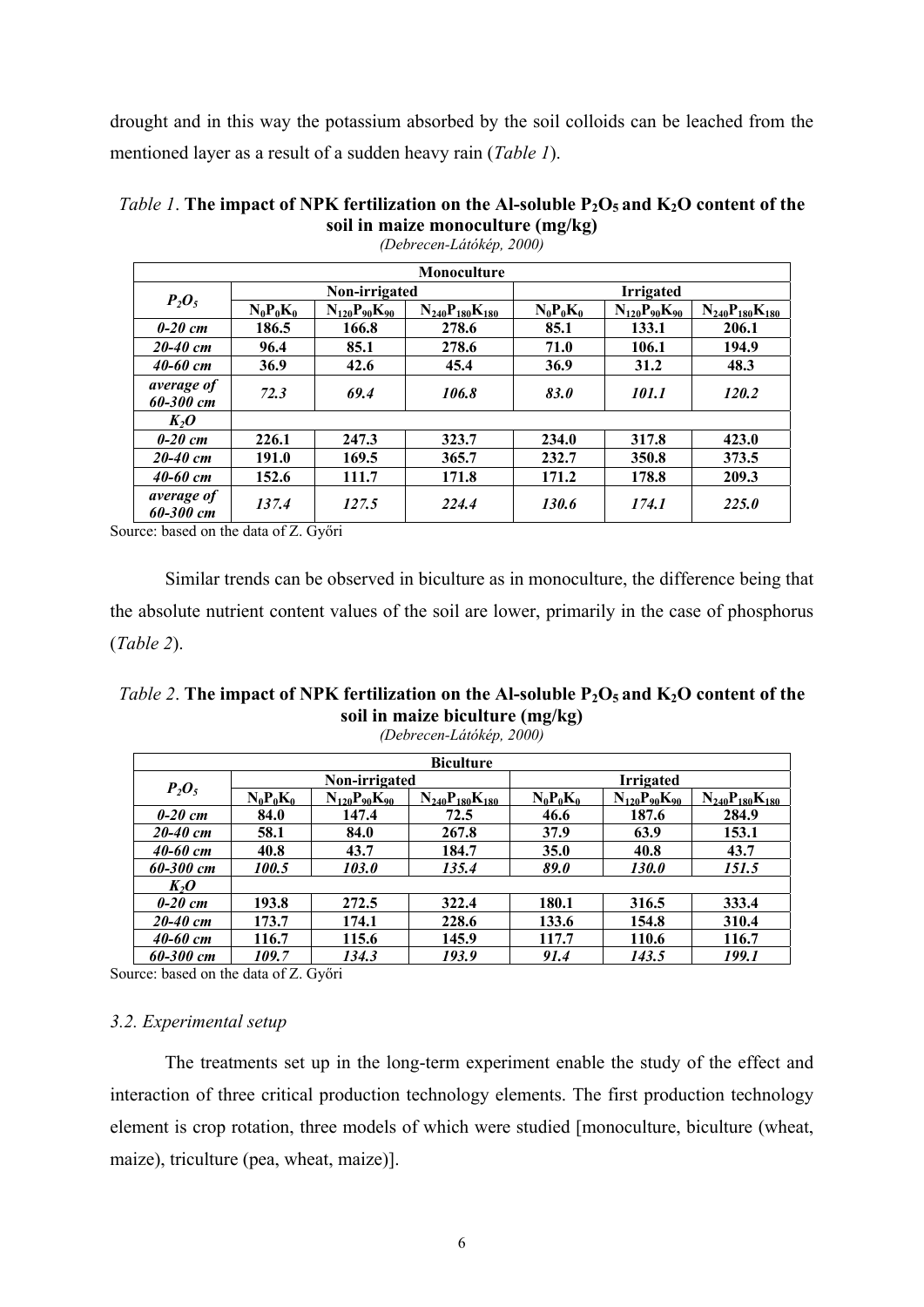Five different fertilization treatments were set up. The first was the unfertilized control, the further treatments were multiple dosages of N60,  $P_2O_5$  45, K<sub>2</sub>O 45 kg ha<sup>-1</sup> up to the level  $N_{240}P_{180}K_{180}$ . In the autumn, 50 % of the nitrogen and the total amount of P and K were applied, while the remaining 50 % of the N was applied before the seedbed preparation in the spring.

 The third studied production technology element was the irrigation. The amount of irrigation water in one irrigation cycle was 50 mm, applied in two parts in order to reduce losses due to run-off. The date of irrigation was determined by the cumulated water deficiency values and the acute water deficiency values caused by the extreme dry hot days. The applied irrigation method was sprinkling irrigation by a linear move irrigation system.

#### *3.3. Agrotechnique applied in the experiment*

Regarding soil cultivation procedures applied in the experiment, conventional operations were preferred and we strived to perform these operations at the optimal time without unnecessary damaging of the soil structure. The soil cultivation performed was as follows:

- skim ploughing
- ploughing down of the artificial fertilizers applied in the autumn
- deep ploughing in the autumn
- harrowing and levelling in the spring
- seedbed preparation

The tested hybrid was the same in all years, *PR37M81 (Reseda)* with a plant density of 60 000 plants/ha. Sowing was performed around 20 April with respect to the optimal soil conditions.

 In the different crop rotations, the applied crop protection treatments were uniform, except for soil disinfection which was applied only in the monoculture simultaneously with sowing in order to prevent damage caused by the larvae of Western corn rootworm (*Diabrotica virgifera virgifera* LeConte). Herbicides most fitting to the weed flora were selected for use in the experiment and were used in pre- and postemergent applications to achieve a good weed killing effect.

#### *3.4. Evaluation methods*

 The statistical evaluation of the data was performed using the programmes *Microsoft Excel®* and *SPSS for Windows 13.0*. For the statistical evaluation of the results, two-way analísis of variance was applied. The effects of fertilization and irrigation on yield were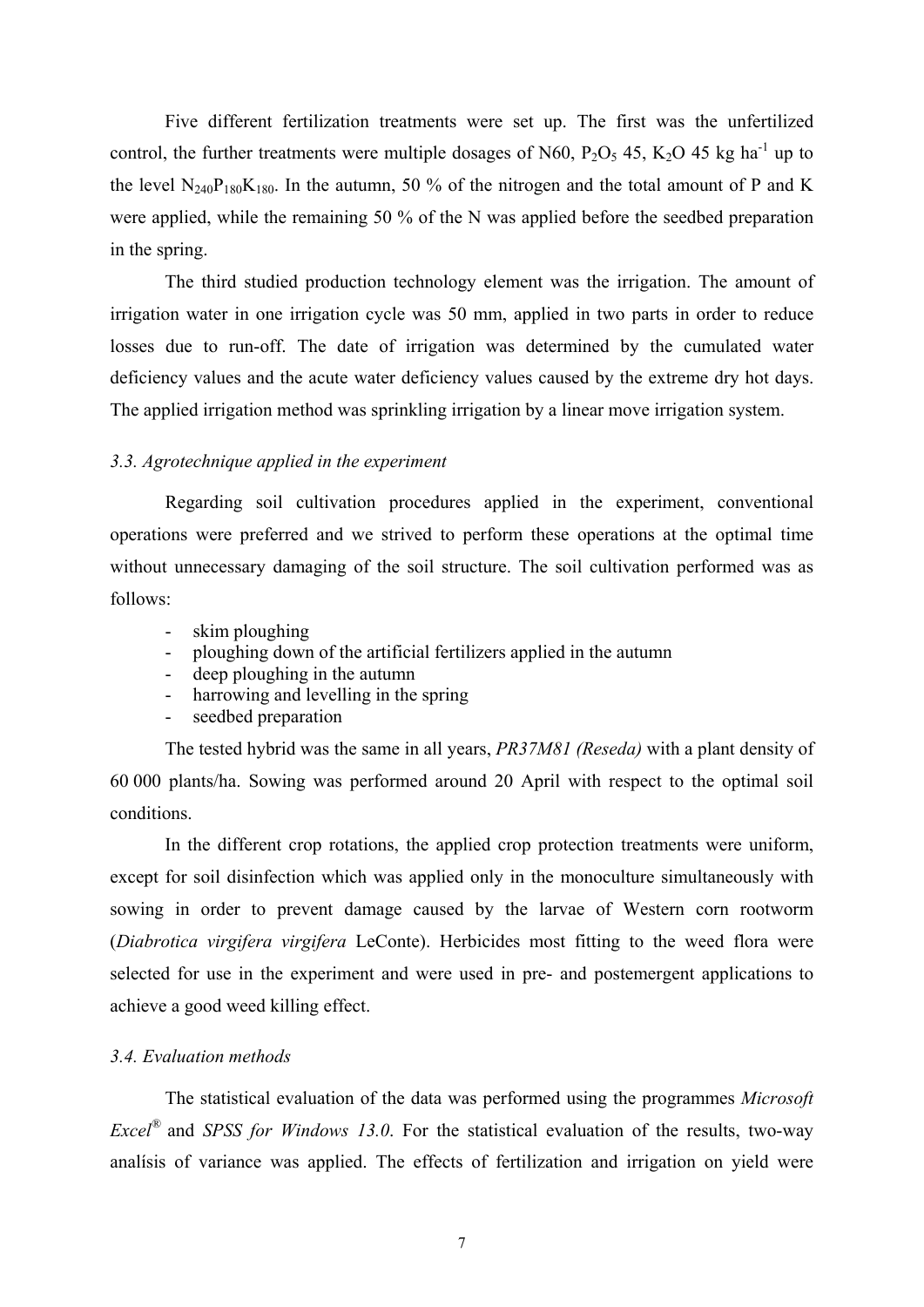evaluated using regression analysis. The correlations between the different dependent and independent variables were calculated using the Pearson's correlation. Quantification of the effects of agrotechnical factors on the yield was performed by partitioning variance components.

### *3.5. Description of weather in the experimental years*

 Weather in the cropyear of 2004 was near optimal for the development of maize stands. After favourable weather in the autumn, in the winter and in early spring, the drought in May and the cold weather only slightly hindered the development. The period of determining importance in vegetative and generative development (June-July-August) provided almost optimal conditions for yield formation. Weather in September was favourable for grain filling. As a result of the favourable weather, good yields were obtained in this year.

 Weather in the cropyear of 2005 was favourable for the vegetative and generative development of maize. Water supply was especially favourable, practically optimal during the whole vegetation period. Temperatures were also around the average. The year was characterized by a late and slow drying of leaves which increased the assimilation capacity of stands. The unfavourable weather effects were limited to tight periods of the season (rainy weather in the second half of April, cold weather at the beginning of May and June). The favourable weather conditions enabled high yields. Due to the favourable precipitation conditions, no irrigation was applied in the experiment in this year.

Regarding weather in 2006, it can be stated that basically it was favourable for the vegetative and generative development of maize except for short unfavourable periods (late spring, a fall in temperature at the beginning of May and June, hot days in July) enabling good yield results.

The dry and warm weather of autumn in 2006 continued also in the winter, in the spring and in the summer. The drought, the hotness and strong sunshine during flowering and grain filling were especially unfavourable for yield formation and accordingly, the yields were significantly reduced. The unfavourable effects of dry weather were only partially compensated by the water management characteristics of the soil. The cold, rainy weather at the end of the season (second half of August, September) could not really influence grain filling and yields in the maize stands being in the last phenophases of the vegetation due to the accelerated development. The extreme, dry weather of 2007 strongly probed the adaptation ability of maize.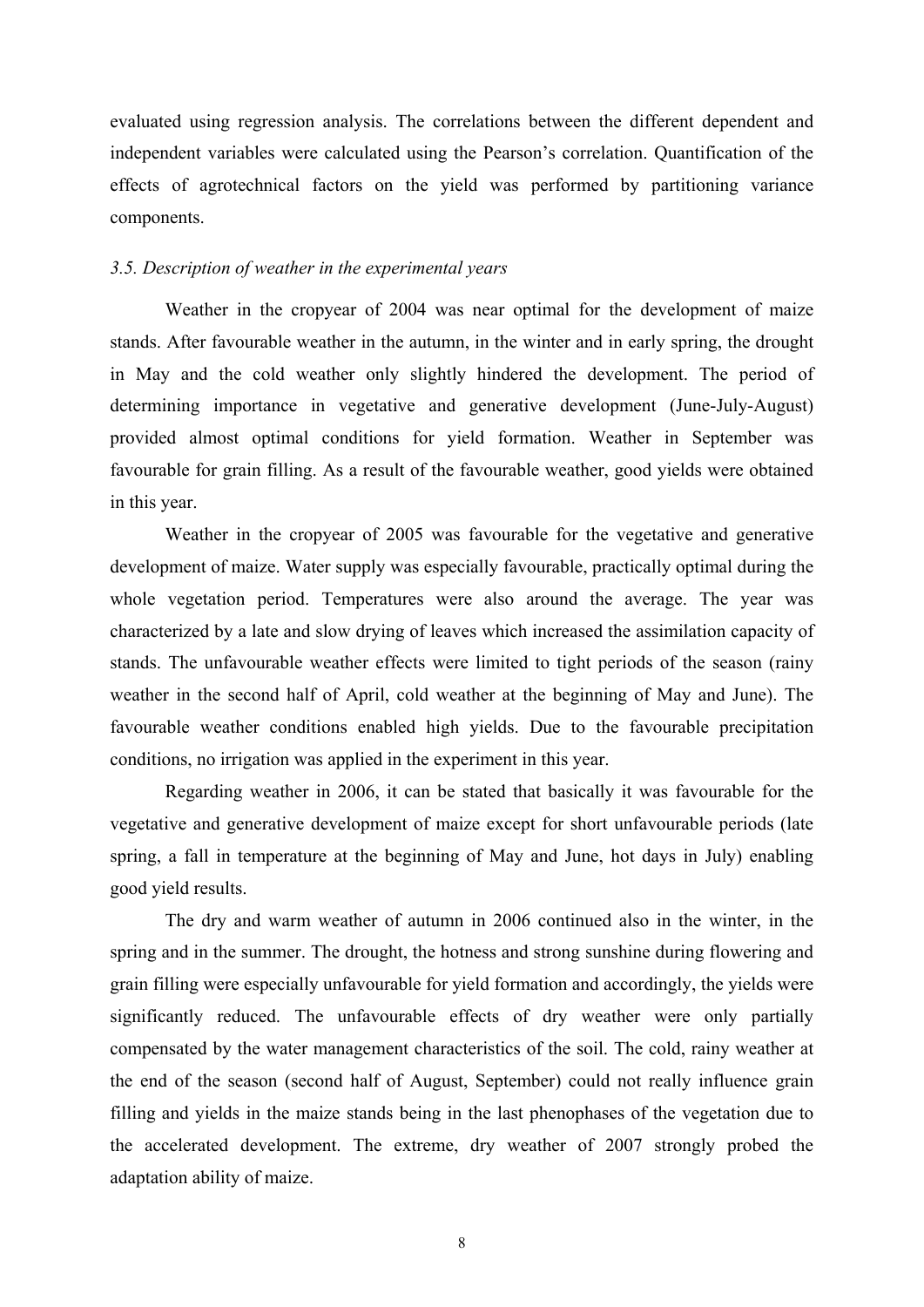Weather in 2008 was basically favourable for the vegetative and generative development and yield formation in maize. Though the cold weather was not favourable for early development, but the weather factors were optimal from mid-May assisting the development of maize stands in June and fertilization and early grain filling in July. Accordingly, a large vegetative mass was formed in this year. The effect of dry, warm weather in August was moderated by the soil water stock. Hot weather in the first half of September resulted in a quick drying of the assimilation surface and in unfavourable grain filling processes. The cold, rainy weather of the second half of September did not have a significant effect on grain filling, the physiological maturation was already over. Due to the favourable water supply, no irrigation was applied in the experiment.

Weather in the cropyear of 2009 was unfavourable for the vegetative and generative development and yield formation of maize. These unfavourable effects could be compensated only partially by the water and nutrient management characteristics of the soil. The hot weather in April-May, July-August and the almost absolute lack of precipitation were unfavourable for the vegetative development of maize. A larger yield reduction was prevented by the abundant precipitation in June (*Table 3*). Due to the unfavourable weather conditions, moderate yields were obtained in 2009.

|                                    | <b>Precipitation (mm)</b> |         |         |          |        |          |                                     |
|------------------------------------|---------------------------|---------|---------|----------|--------|----------|-------------------------------------|
|                                    | 2004                      | 2005    | 2006    | 2007     | 2008   | 2009     | 30-year<br>average<br>$(1968-1997)$ |
| Off-season (X-III)                 | 210.9                     | 205.4   | 248.8   | 128.2    | 214.8  | 203.2    |                                     |
|                                    |                           |         |         |          |        |          | 220.2                               |
| Deviation from the 30-year average | $-9.3$                    | $-14.8$ | 28.6    | $-92.0$  | $-5.4$ | $-17.0$  |                                     |
| In the season                      |                           |         |         |          |        |          |                                     |
| IV.                                | 40.0                      | 74.9    | 92.3    | 3.6      | 74.9   | 9.9      | 42.4                                |
| V.                                 | 17.0                      | 75.8    | 58.3    | 54.0     | 47.6   | 20.3     | 58.8                                |
| VI.                                | 61.7                      | 54.3    | 77.1    | 22.8     | 140.1  | 96.6     | 79.5                                |
| VII.                               | 142.2                     | 99.7    | 30.8    | 39.7     | 144.9  | 9.2      | 65.7                                |
| VIII.                              | 50.2                      | 135.7   | 62.4    | 77.6     | 34.2   | 11.3     | 60.7                                |
| IX.                                | 31.3                      | 61.7    | 5.3     | 86.1     | 42.2   | 21.7     | 38.0                                |
| Total                              | 342.4                     | 502.1   | 326.2   | 283.8    | 483.9  | 169.0    |                                     |
|                                    |                           |         |         |          |        |          | 345.1                               |
| Deviation from the 30-year average | $-2.7$                    | 157.0   | $-18.9$ | $-61.2$  | 138.8  | $-176.1$ |                                     |
| Precipitation in the season of     | 553.3                     | 707.5   | 575.0   | 412.0    | 698.7  | 372.2    |                                     |
| maize $(X-IX.)$                    |                           |         |         |          |        |          | 565.3                               |
| Deviation from the 30-year average | $-12.0$                   | 142.2   | 9.7     | $-153.3$ | 133.4  | $-193.1$ |                                     |

*Table 3*. **Changes in the amount of precipitation, deviations from the average of many years** (Debrecen-Látókép, 2004-2009)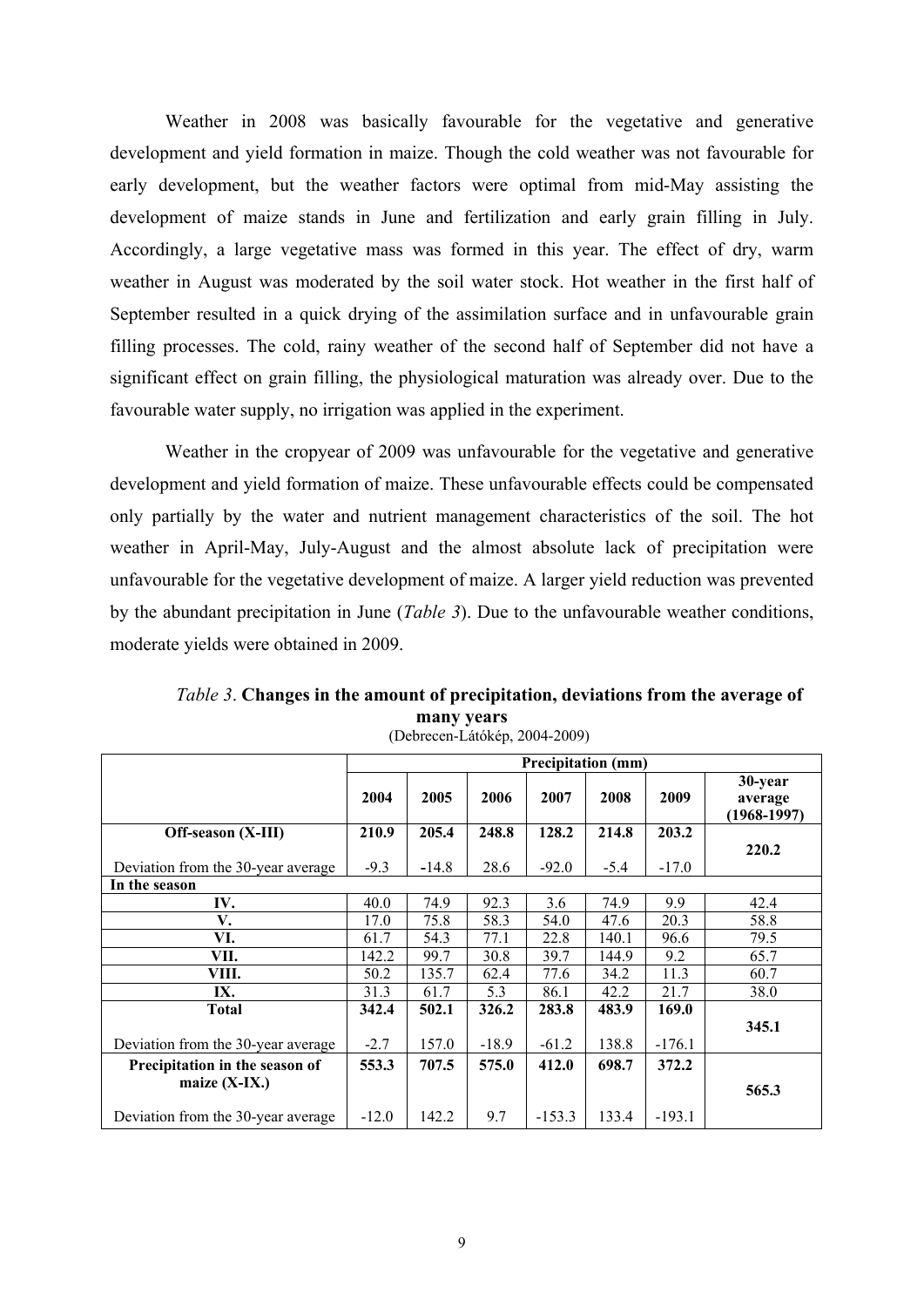#### **4. RESULTS AND DISCUSSION**

### *4.1. Analysis of the results per year*

In our study, the studied yield-influencing factors were analysed separately for each year and combined for the 6 years by curve fitting and statistical methods to be described below.

In 2004, the differences between the different fertilization levels in monoculture were significant up to the level  $N_{120}P_{90}K_{90}$ , above this dosage yield increments were still measured, but were not significant. Under irrigated conditions, the fertilizer response showed similar values with slightly higher yields. As a result of fertilizer treatments, yields were more than twice higher, 14347 kg ha<sup>-1</sup> than in the control (7157 kg ha<sup>-1</sup>). When analysing the impact of irrigation, the yield-increasing effect of irrigation was relatively low in this crop rotation (7.1 %), which was probably mainly due to the favourable effect of the good water supply of the year.

 The fertilizer response in biculture was considerably lower than in monoculture. A basic difference was that the yield of the control was more than  $2500 \text{ kg}$  ha<sup>-1</sup> higher than in monoculture. Under non-irrigated conditions, the relative yield increment due to fertilization was much lower varying between 13.9-38.3 %. As a result of irrigation, the yield increment due to fertilization considerably decreased, regarding both its absolute and relative values (6.4-13.0 %). The effect of irrigation was peculiar in this crop rotation model. Both in the control and in the  $N_{60}P_{45}K_{45}$  treatment, significant (2049 and 1453 kg ha<sup>-1</sup>) yield increments were obtained. However, the yield increment was not significant at the fertilization level of  $N_{120}P_{90}K_{90}$  and at higher fertilizer dosages a yield reduction of non-reliable degree was observed.

Yields varied between 10 404 and 13 179 kg ha<sup>-1</sup> in triculture without irrigation. In this crop rotation and irrigation combination, the fertilizer response was peculiar. All fertilizer treatments resulted in a significant yield increment, however, the degree of difference was reliable only between the control and the  $N_{60}P_{45}K_{45}$  treatment. Under non-irrigated conditions, the highest yield was measured in the  $N_{120}P_{90}K_{90}$  treatment. As a result of irrigation, the difference between fertilizer treatments was slightly different. All fertilizer treatments resulted in a significant yield increment as compared to the control and the differences between the fertilizer treatments were also significant up to the dosage  $N_{180}P_{135}K_{135}$ . The differences between irrigated and non-irrigated treatments were not significant at either fertilization level, which was primarily due to the good water supply of the year. Summing up, it can be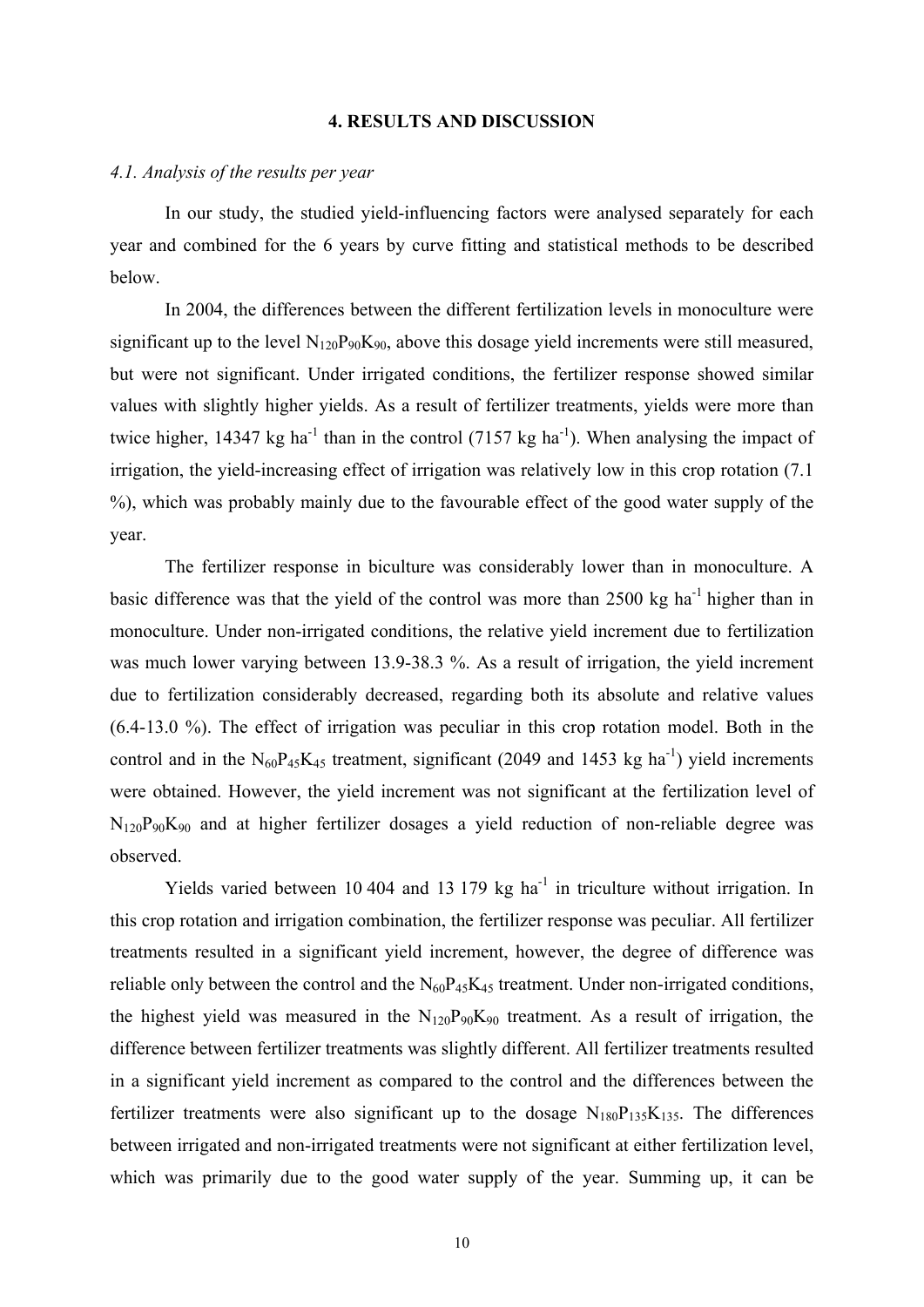concluded that the favourable weather conditions of 2004 significantly modified the irrigation effect and the crop rotation system was also of great modifying effect in addition to the year in the case of the fertilization treatments.

Due to the favourable precipitation in 2005, irrigation was not necessary. The yield of the control was  $8\,403\,$  kg ha<sup>-1</sup> in monoculture without irrigation. The effect of fertilizer treatments was similar to that of 2004, that is all fertilization treatments resulted in a significant yield increment. The highest yield  $(13\,685\,kg\,ha^{-1})$  was measured in the highestdosage fertilizer treatment of  $N_{240}P_{180}K_{180}$ .

In biculture, a higher control yield was obtained  $(11\ 006\ kg\ ha^{-1})$  than in the previous year and the yield increment of 2 603 kg ha<sup>-1</sup> was significant as compared to monoculture. The highest absolute yield was also obtained at this fertilization level  $(12976 \text{ kg ha}^{-1})$ , at higher fertilizer dosages a non-significant yield reduction was detected.

In triculture, the highest yield was obtained in the  $N_{60}P_{45}K_{45}$  treatment, however, the relative variation in yield ranged within a tight interval (12.0-16.8 %). All fertilization levels resulted in a significant yield increment, but a yield reduction was observed at all fertilization levels as compared to the treatment  $N_{60}P_{45}K_{45}$  which was significant in the case of the control and the  $N_{240}P_{180}K_{180}$  treatment.

 In 2006, the yields in monoculture were lower than in the previous years. The yield maximum was obtained in the  $N_{180}P_{135}K_{135}$  treatment (9 403 kg ha<sup>-1</sup>), however, this was not significantly higher than the yield of the treatment  $N_{120}P_{90}K_{90}$ . Under irrigated conditions, similar trends were observed, however, the fertilizer response was much stronger, which is supported also by the relative yield variation interval (37.9-73.5 %). As a result of irrigation, a significant yield increment was observed in all treatments except for the control and the  $N_{60}P_{45}K_{45}$  treatment, the relative values of which varied within a relatively tight interval (-5.2- $19.5 \%$ ).

In biculture, the yield of the non-irrigated control  $(8\ 284\ \text{kg ha}^{-1})$  was considerably higher than that of monoculture  $(6\,575\,kg\,ha^{-1})$ . All treatments resulted in a significant yield increment, the maximum yield was measured in the  $N_{120}P_{90}K_{90}$  treatment (11 813 kg ha<sup>-1</sup>). Under irrigated conditions, the yield of the control  $(9 428 \text{ kg} \text{ ha}^{-1})$  was higher than that in monoculture and all fertilizer treatments resulted in a significant yield increment. Among the tested treatments, the highest yield was obtained in the  $N_{120}P_{90}K_{90}$  treatment, the fertilizer dosages higher than that resulted in a significant yield reduction. A positive irrigation effect was observed in all treatments, which was significant for the control and the  $N_{120}P_{90}K_{90}$  and  $N_{240}P_{180}K_{180}$  treatments. The relative yield increment in triculture (16.3-24.8 %) as compared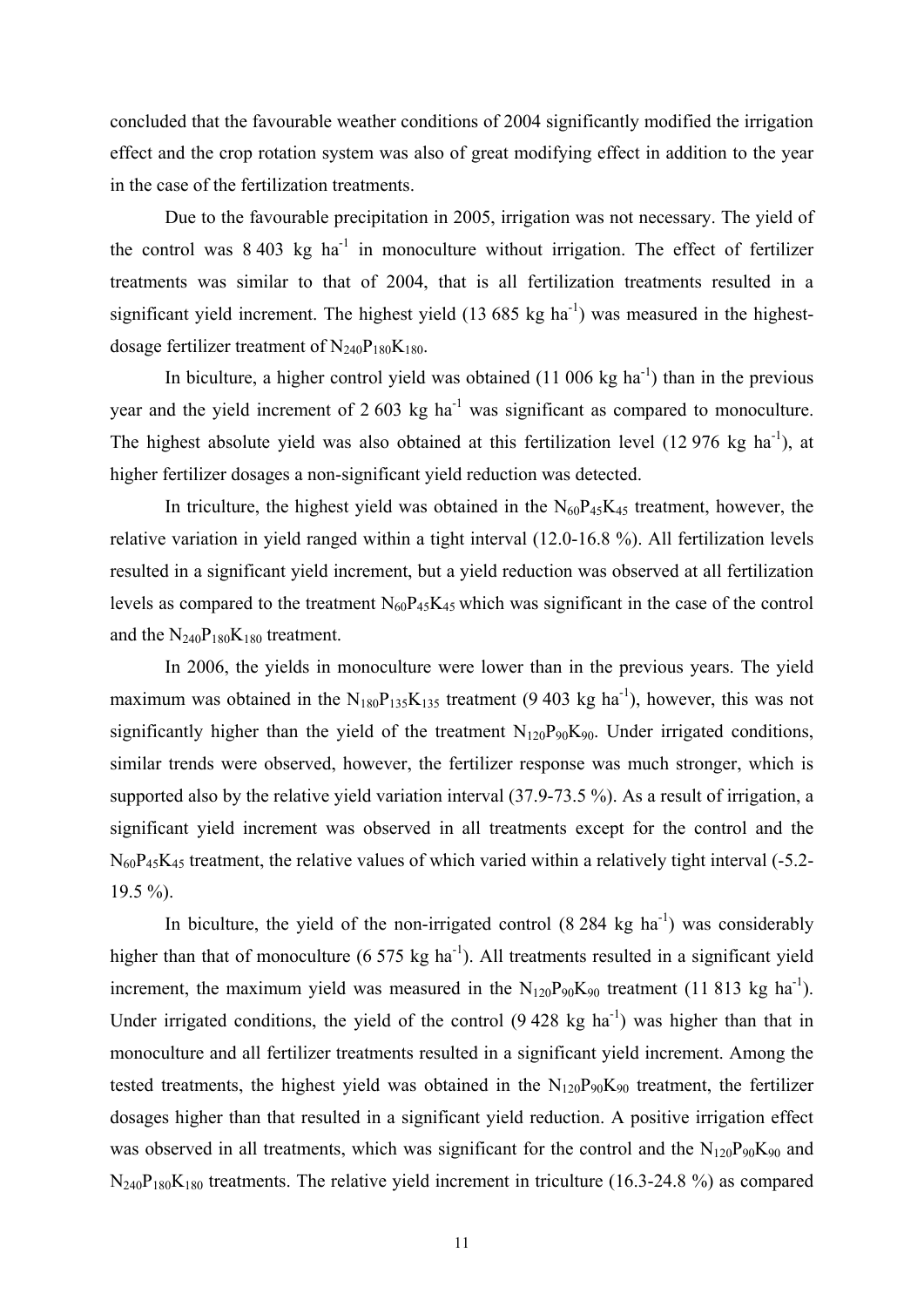to the other two crop rotations was much lower, which is mainly due to the high yield of the non-irrigated control  $(9\ 770 \ \text{kg} \text{ha}^{-1})$ . The highest amount of yield was obtained in the  $N_{120}P_{90}K_{90}$  treatment. Under irrigated conditions, the relative variation in yield (31.2-36.1%) was higher than under non-irrigated conditions although the absolute values of the yields werew almost the same at the different fertilization levels. However, this interval was greatly reduced as a result of the irrigation. The irrigation effect in triculture in 2006 was special. In several treatments (control,  $N_{120}P_{90}K_{90}$ ,  $N_{180}P_{135}K_{135}$ ), a yield reduction was observed in irrigated plots, however, it was significant only in the case of the control.

The lowest yields during the experiment were obtained in non-irrigated monoculture in 2007. This is illustrated by the yield of the control  $(2.685 \text{ kg ha}^{-1})$  and the yield obtained in the  $N_{240}P_{180}K_{180}$  treatment (2.487 kg ha<sup>-1</sup>) which was even, though not significantly, lower than the control yield. From among the treatments, only the  $N_{60}P_{45}K_{45}$  and  $N_{120}P_{90}K_{90}$  treatments resulted in a significant yield increment, higher dosages resulted in a significantly lower yield as compared to the  $N_{120}P_{90}K_{90}$  level. On the contrary, fertilization caused only in yield increase under irrigated conditions. All fertilization treatments resulted in a significant yield increment as compared to the control, the highest yield was obtained at the  $N_{180}P_{135}K_{135}$  level, at the highest fertilizer dosage  $(N_{240}P_{180}K_{180})$  a significant yield reduction was observed. The relative yield variation varied between 36.4 and 68.8 % representing a very positive fertilizer response. The yield-increasing effect of irrigation was outstandingly high (94.0-222.0%) due to the extreme dry year. The largest yield-increment as a result of irrigation was  $5\,898$  kg ha<sup>-1</sup> which accentuates the determinative role of irrigation in dry years. The smallest yield increment due to irrigation (2 525 kg ha<sup>-1</sup>) was measured in the control treatment.

 As opposed to monoculture, none of the fertilizer treatments resulted in a yield reduction in non-irrigated biculture. The yield-increasing effect of the fertilizer treatments ranged within a relatively tight interval (9.1-23.1 %), the maximum yield was measured in the  $N_{120}P_{90}K_{90}$  treatment (7 706 kg ha<sup>-1</sup>). Under irrigated conditions, the yield of the control was much higher  $(8.413 \text{ kg} \text{ ha}^{-1})$  and all fertilizer treatments resulted in a significant yield increment as compared to that. As a result of irrigation, a yield increment was observed at all fertilization levels, the degree of which was several times higher than the significance level, which demonstrates well the importance of irrigation under dry conditions. The largest irrigation effect (3 274 kg ha<sup>-1</sup>) was obtained in the optimum treatment of N<sub>120</sub>P<sub>90</sub>K<sub>90</sub>.

The highest non-irrigated control yield among the three crop rotation systems was measured in triculture  $(6\ 716\ \text{kg ha}^{-1})$ . The maximum yield was obtained in the smallest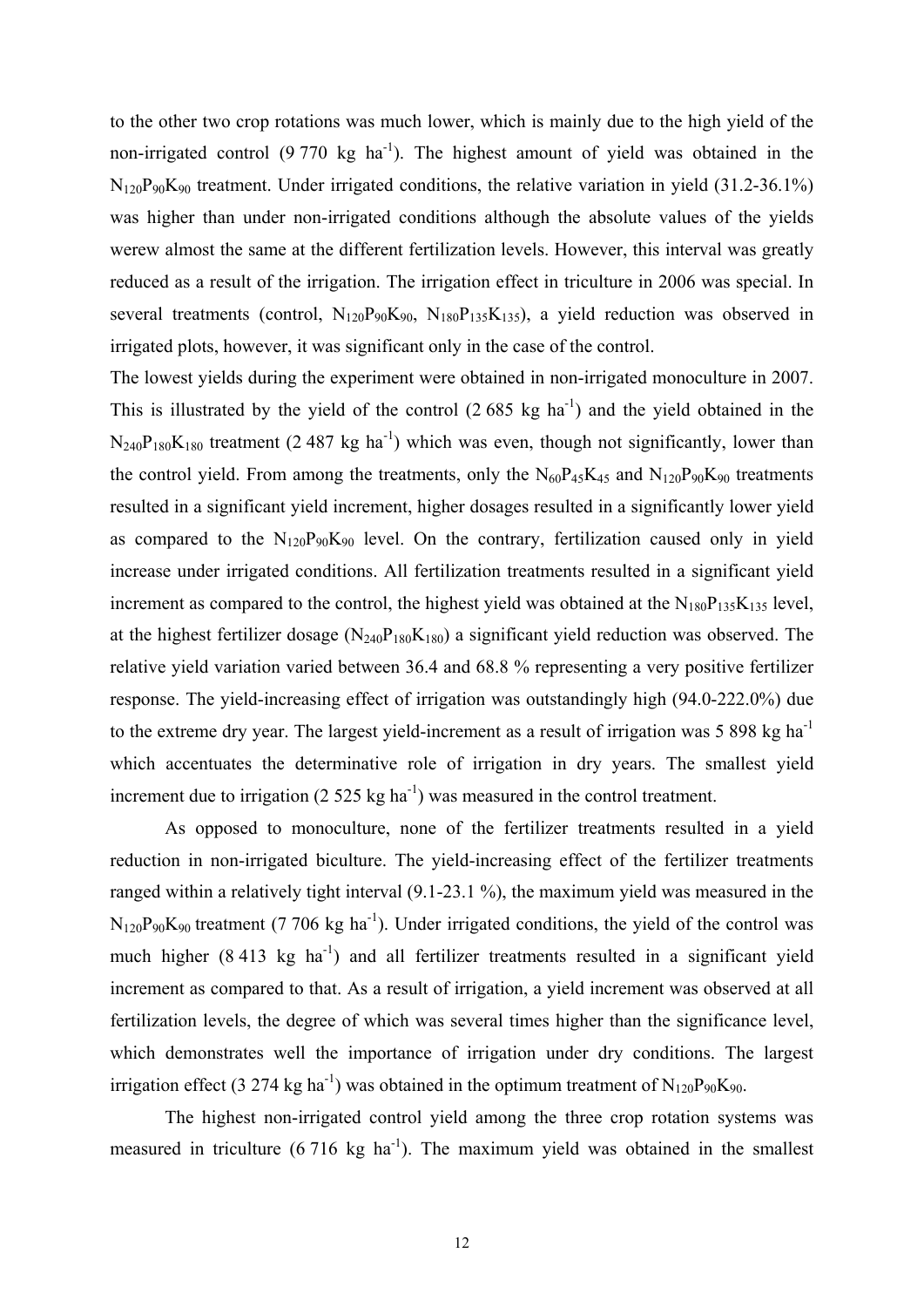fertilization treatment of  $N_{60}P_{45}K_{45}$ , all fertilizer treatments resulted in a significantly lower yield than that.

 Under irrigated conditions, the yield of the control was similarly high as that of the winter wheat-maize crop rotation. The highest yield was measured in the  $N_{120}P_{90}K_{90}$  treatment which was significantly higher than that of all the other treatments. The effect of irrigation was strong, as a significant yield increment was observed for all fertilization treatments, similarly to the other two crop rotation models. The largest yield increment due to irrigation was measured in the treatment  $N_{120}P_{90}K_{90}$  which gave the maximum yield.

Due to the favourable precipitation, no irrigation was applied in the experiment in 2008. An outstanding control yield was measured even in monoculture  $(9\ 154\ kg\ ha^{-1})$ . This high yield level was significantly increased as a result of fertilization. The yield increment as compared to the control reached 4 633 kg ha<sup>-1</sup>, which was obtained in the N<sub>180</sub>P<sub>135</sub>K<sub>135</sub> treatment giving the maximum yield. In biculture, the highest control yield of the six years was measured (11 613 kg ha<sup>-1</sup>). The peculiar nature of this year is demonstrated by the fact that no significant differences were observed between the different fertilization levels. Similar statements can be made for the triculture also. Similarly to the biculture, an outstanding control yield was measured  $(11 291 kg ha<sup>-1</sup>)$  and fertilization resulted in higher than 2 t yield increments at all fertilization levels. The maximum yield  $(13 987 \text{ kg ha}^{-1})$  was measured in the  $N_{120}P_{90}K_{90}$  treatment and the yield variation ranged within a very tight interval (18.0-23.9 %) similarly to that of biculture.

In 2009, the yield of the control in monoculture was  $6\ 106$  kg ha<sup>-1</sup>. A significant yield increment was measured at all fertilization levels, the interval of which was 2 545-3 304 kg ha<sup>-1</sup>. The maximum yield (9.410 kg ha<sup>-1</sup>) was obtained at the  $N_{180}P_{135}K_{135}$  level. The yield increasing effect of fertilization significantly increased as a result of irrigation. The effect of irrigation in this crop rotation model was relatively moderate. Irrigation resulted in a significant yield increment in all fertilization treatments. The degree of this was the smallest in the control (527 kg ha<sup>-1</sup>), while the largest irrigation effect (2.475 kg ha<sup>-1</sup>) was measured at the  $N_{240}P_{180}K_{180}$  fertilization level.

 In biculture, a significant yield increment was measured at all fertilization levels as compared to the control; the maximum yield was obtained in the  $N_{120}P_{90}K_{90}$  treatment. The yields showed a similar pattern under irrigated conditions, the only difference being that the absolute values of the increase were much higher  $(2\,301-3\,524 \text{ kg ha}^{-1})$ . The yield increment due to irrigation was significant for the treatments  $N_{60}P_{45}K_{45}$ ,  $N_{120}P_{90}K_{90}$ , and  $N_{240}P_{180}K_{180}$ .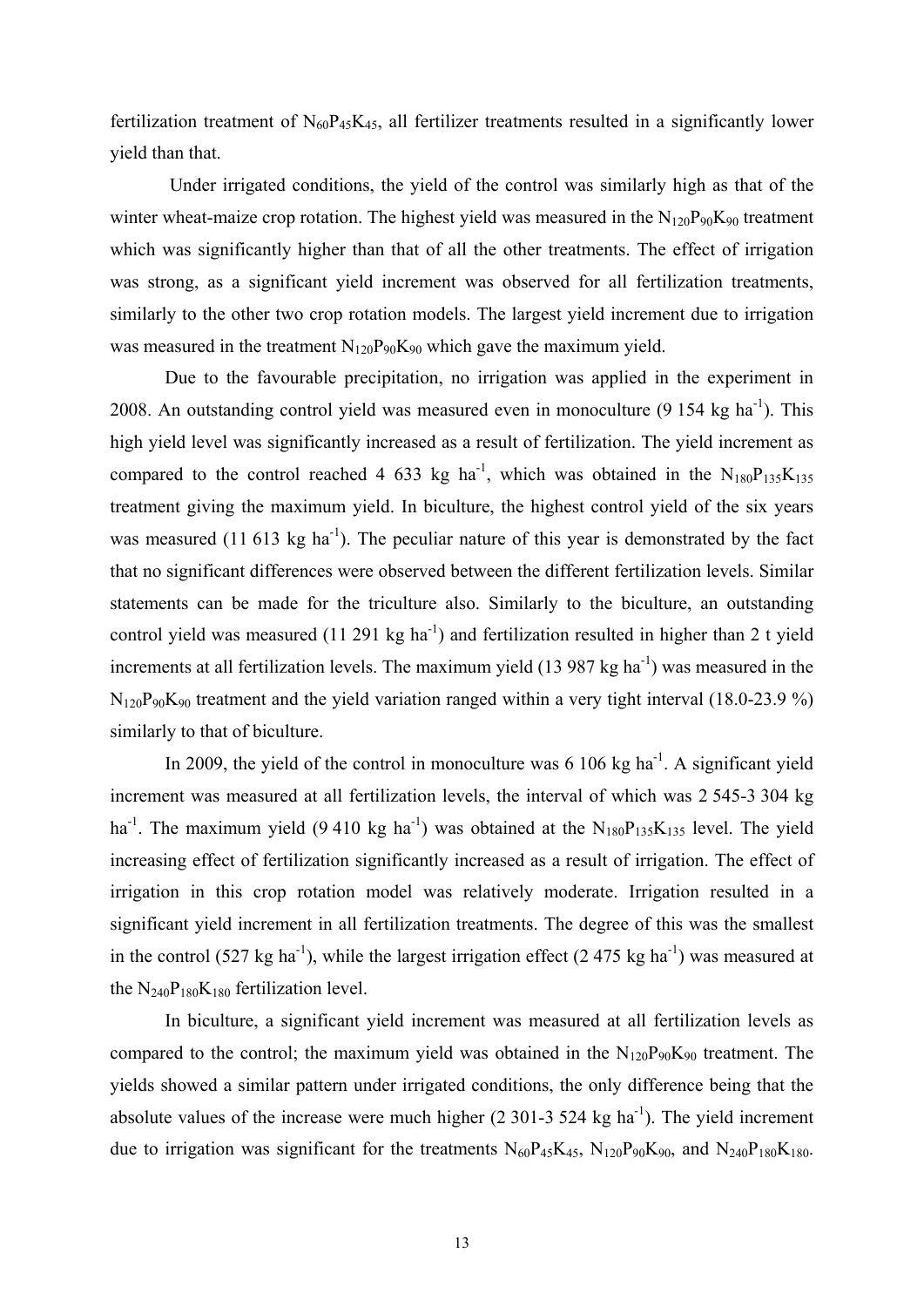The yield-increasing effect of irrigation was low (being  $333 \text{ kg ha}^{-1}$  for the control while the highest value was only 1 647 kg ha<sup>-1</sup>).

In triculture, a relatively high control yield was measured  $(8\,689 \text{ kg} \text{ ha}^{-1})$ . All fertilization treatments significantly increased the yield, however, the efficacy of fertilization was decreasing starting with the  $N_{60}P_{45}K_{45}$  level. These results were greatly changed as a result of irrigation, since in spite of the high control yield  $(9\,385 \text{ kg } \text{ha}^{-1})$ , high yield increments were observed in the different fertilization treatments  $(1\ 824-3\ 480\ \mathrm{kg\ ha}^{-1})$ . The effect of irrigation was significant in all treatments except for the control and the highest values among the three crop rotation models were measured in triculture  $(696-2952 \text{ kg ha}^{-1})$ .

## *4.2.Statistical evaluation of the experimental years combined*

## *4.2.1. Evaluation of the interactive effect of crop rotation, fertilization and irrigation*

The values taken as an average of the six years proved the significant effect of fertilization in all crop rotation systems as compared to the control (*Table 4*). Under nonirrigated conditions, the yield of the control was  $6\,677$  kg ha<sup>-1</sup> as an average of the experimental years. The yield increment due to fertilization varied between 2 206 and 3 590 kg ha<sup>-1</sup>. The highest yield (10 267 kg ha<sup>-1</sup>) was obtained at the N<sub>180</sub>P<sub>90</sub>K<sub>90</sub> fertilization level, but the yields of the treatments  $N_{120}P_{90}K_{90}$  and  $N_{240}P_{180}K_{180}$  were not significantly lower than that. The relative variation in yield as an average of the six years varied within a relatively wide interval (33-53.8 %).

*Table 4.* **The effect of crop rotation and fertilization on the yield and yield increments of maize under irrigated and non-irrigated conditions (as an average of the studied years)**  *(Debrecen-Látókép, 2004-2009)* 

| Fertilization<br>treatment $(B)$ |                         |                         | <b>Monoculture</b>                          | <b>Biculture</b>        |                                             |                                             | <b>Triculture</b>    |                                          |                                             |
|----------------------------------|-------------------------|-------------------------|---------------------------------------------|-------------------------|---------------------------------------------|---------------------------------------------|----------------------|------------------------------------------|---------------------------------------------|
|                                  |                         | Yield<br>$(kg ha^{-1})$ | <b>Deviation</b><br>fert.<br>$(kg ha^{-1})$ | Yield<br>$(kg ha^{-1})$ | <b>Deviation</b><br>fert.<br>$(kg ha^{-1})$ | <b>Deviation</b><br>mono.<br>$(kg ha^{-1})$ | Yield<br>$(kg ha-1)$ | <b>Deviation</b><br>fert.<br>$(kg ha-1)$ | <b>Deviation</b><br>mono.<br>$(kg ha^{-1})$ |
|                                  | $N_0P_0K_0$             | 6677                    | $\mathbf{0}$                                | 9487                    | $\bf{0}$                                    | 2810                                        | 9700                 | $\mathbf{0}$                             | 3023                                        |
|                                  | $N_{60}P_{45}K_{45}$    | 8883                    | 2206                                        | 11071                   | 1584                                        | 2188                                        | 11532                | 1832                                     | 2649                                        |
| Non-<br>irrigated<br>(A)         | $N_{120}P_{90}K_{90}$   | 10157                   | 3480                                        | 11947                   | 2460                                        | 1790                                        | 11540                | 1840                                     | 1383                                        |
|                                  | $N_{180}P_{135}K_{135}$ | 10267                   | 3590                                        | 11732                   | 2245                                        | 1465                                        | 11242                | 1542                                     | 975                                         |
|                                  | $N_{240}P_{180}K_{180}$ | 10046                   | 3369                                        | 11257                   | 1770                                        | 1211                                        | 11158                | 1458                                     | 1112                                        |
|                                  | $N_0P_0K_0$             | 6946                    | $\mathbf{0}$                                | 10574                   | 0                                           | 3628                                        | 9758                 | $\mathbf{0}$                             | 2812                                        |
|                                  | $N_{60}P_{45}K_{45}$    | 9550                    | 2604                                        | 12065                   | 1491                                        | 2515                                        | 12171                | 2413                                     | 2621                                        |
|                                  | $N_{120}P_{90}K_{90}$   | 11186                   | 4239                                        | 12994                   | 2420                                        | 1808                                        | 12683                | 2925                                     | 1497                                        |
| Irrigated<br>(A)                 | $N_{180}P_{135}K_{135}$ | 11866                   | 4920                                        | 12395                   | 1821                                        | 529                                         | 12445                | 2687                                     | 579                                         |
|                                  | $N_{240}P_{180}K_{180}$ | 11789                   | 4843                                        | 12059                   | 1485                                        | <b>270</b>                                  | 12232                | 2474                                     | 443                                         |
| $SD_{5\%}(A)$                    |                         | 1447                    |                                             | 850                     |                                             |                                             | 1018                 |                                          |                                             |
| $SD_{5\%}(B)$                    |                         | 356                     |                                             | 259                     |                                             |                                             | 243                  |                                          |                                             |
| $SD_{5\%}(AxB)$                  |                         |                         | 504                                         |                         | 366                                         |                                             | 344                  |                                          |                                             |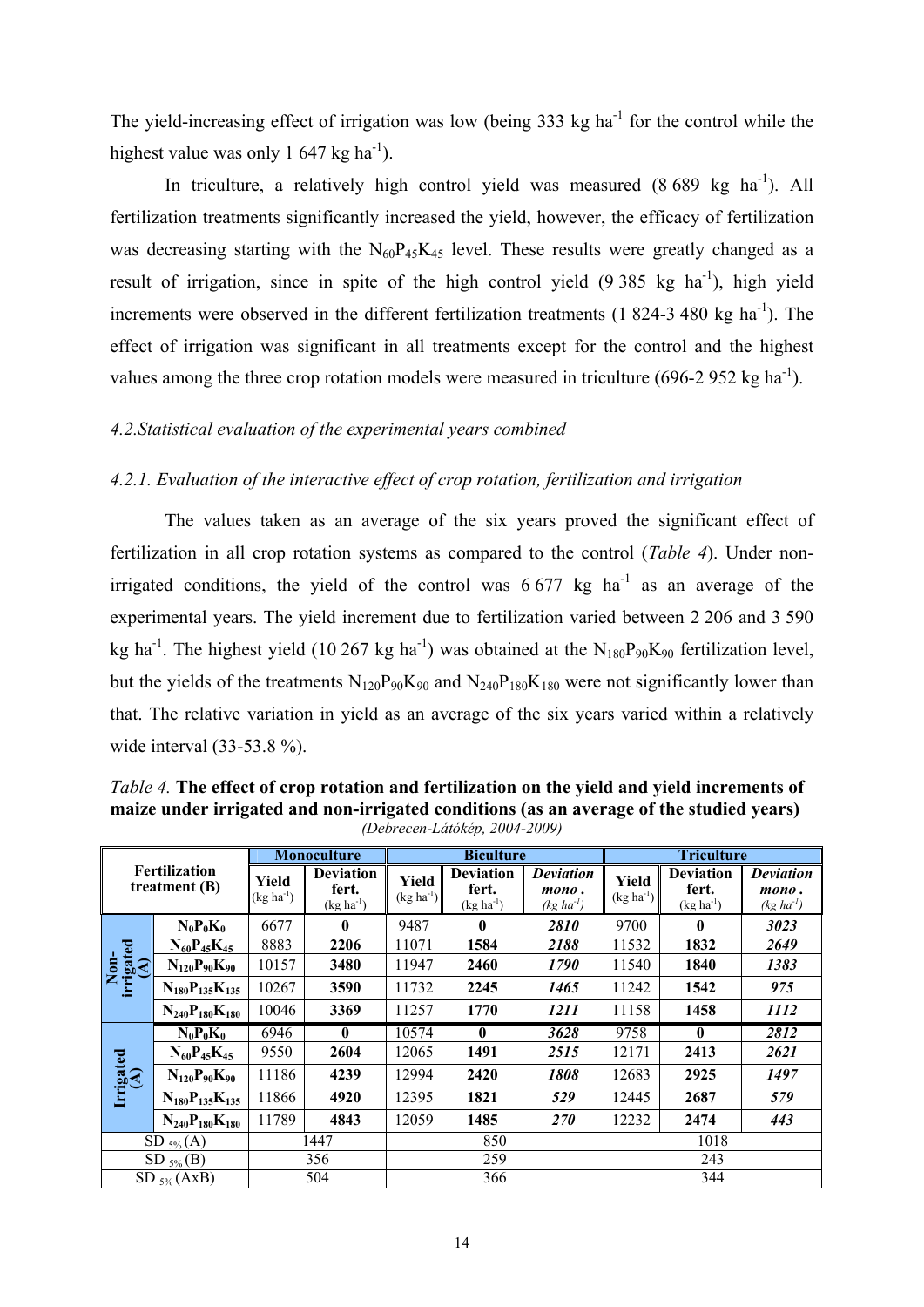In biculture, a considerably higher yield  $(9.487 \text{ kg} \text{ ha}^{-1})$  was obtained than in monoculture. All fertilizer treatments resulted in a significant yield increment, the maximum yield was obtained in the  $N_{120}P_{90}K_{90}$  treatment (11 947 kg ha<sup>-1</sup>). However, the yield of the  $N_{180}P_{135}K_{135}$  treatment was not significantly different from the maximum yield. As compared to the control yield of monoculture, the absolute yield increment in this crop rotation was significant (2 810-5 270 kg ha<sup>-1</sup>). The relative vield variation as compared to the control ranged within a tighter interval than in the case of monoculture (16.7-25.9 %).

In triculture, the yield of the control  $(9, 700 \text{ kg ha}^{-1})$  was higher than that of biculture and the effect of crop rotation in the control as compared to monoculture was  $3\,023$  kg ha<sup>-1</sup>. The effect of fertilizer treatments was balanced in this crop rotation, there were small differences between the different fertilization levels. The maximum yield  $(11\,540\,\text{kg ha}^{-1})$  was measured in the  $N_{120}P_{90}K_{90}$  treatment, but the yield in the  $N_{60}P_{45}K_{45}$  treatment was not significantly different from that. The interval of the relative yield variation was very tight (45) due to the high control yield and the small differences between the different fertilization levels.

Under irrigation, the control yield of monoculture was 6 946 kg ha<sup>-1</sup>. The yieldincreasing effect of fertilization was reliable for all fertilization treatments. The largest yield increment was obtained at the  $N_{180}P_{135}K_{135}$  fertilization level (4 920 kg ha<sup>-1</sup>), however, the yield of the  $N_{240}P_{180}K_{180}$  treatment was not significantly lower than that (11 789 kg ha<sup>-1</sup>). The relative variation in yield ranged between the widest boundaries (37.5-70.8 %) among the studied treatment combinations, which proves the outstanding importance of fertilization under irrigated conditions. This treatment combination showed almost similar fertilization response results, excepr for the  $N_{60}P_{45}K_{45}$  level to those obtained in non-irrigated bi- and triculture systems.

 In non-irrigated biculture, the yield of the control was outstandingly higher than that of monoculture  $(10\,574 \text{ kg} \text{ ha}^{-1})$  even compared to the other treatment combinations. All fertilization levels significantly increased the yield in spite of the high control yield, but the differences between the different fertilization levels were moderate. Among the treatments, the  $N_{120}P_{90}K_{90}$  fertilization level gave the highest yield, all other fertilization treatments resulted in significantly lower yields. Due to the high control yield, the relative variation in yield as a result of fertilization ranged from 14.0 to 22.9 %.

 In triculture, the yield of the control was also high and the fertilizer response as an average of the studied years showed a very similar pattern to that of biculture. The maximum yield (12 683 kg ha<sup>-1</sup>) was measured in the  $N_{120}P_{90}K_{90}$  treatment, however, the yield in the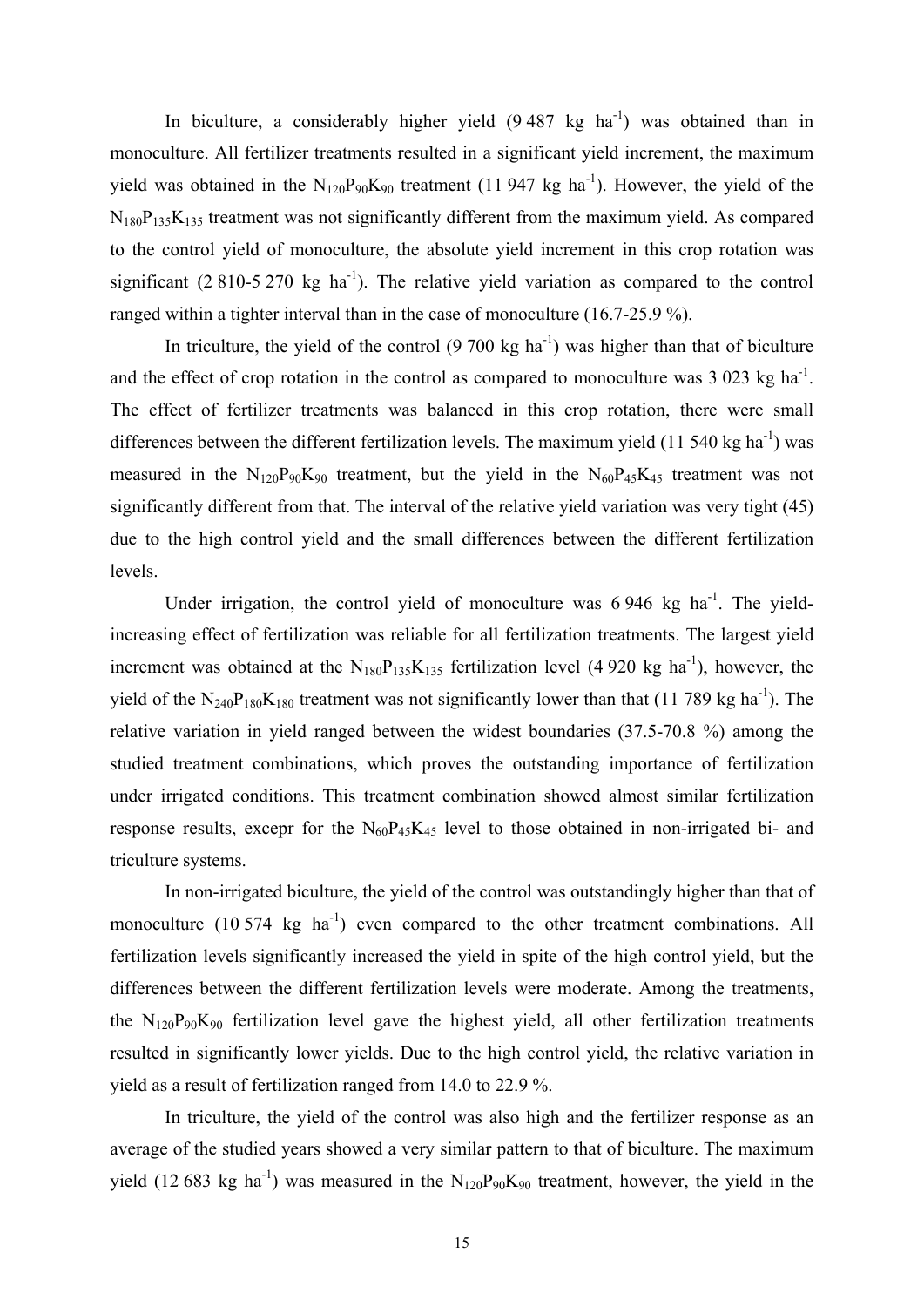$N_{180}P_{135}K_{135}$  treatment (12 445 kg ha<sup>-1</sup>) was not significantly different from that. The relative yield variation ranged between 24.7 and 30.0 %.

 Irrigation had a relatively moderate effect considered as an average of six years. The largest yield-increasing effect was measured in monoculture  $(269-1743 \text{ kg} \text{ ha}^{-1})$ , which represented a yield increment of 4.0-17.3 % as compared to the non-irrigated treatments. In biculture, a much lower irrigation effect could be detected between the different fertilization levels than in monoculture. The interval of yield increase due to irrigation was between 663 and  $1.087$  kg ha<sup>-1</sup> and due to the small differences between the different fertilization levels, the relative variation in yield ranged from 5.7 to 11.5 %. The relative yield increment interval was even smaller in triculture ranging between 0.6 and 10.7 %. Irrigation had the largest impact on yield at the higher fertilization levels  $(1\ 074-1\ 203\ \text{kg ha}^{-1})$  yield increment), howeverm the yield increment in the control was negligible  $(58 \text{ kg ha}^{-1})$  (*Table 5*).

*Table 5*. **The effects of irrigation and fertilization on the relative and absolute yield increment of maize in different crop rotation systems (as an average of the studied years)**

| <b>Fertilization</b>    |                                               | Non-irrigated     | <b>Irrigated</b>                   |                            | <b>Irrigation effect</b>                      |                            |  |  |
|-------------------------|-----------------------------------------------|-------------------|------------------------------------|----------------------------|-----------------------------------------------|----------------------------|--|--|
| treatment               | deviation<br>$kg$ <sub>ha</sub> <sup>-1</sup> | deviation<br>$\%$ | deviation<br>$kg$ ha <sup>-1</sup> | deviation<br>$\frac{0}{0}$ | deviation<br>$kg$ <sub>ha</sub> <sup>-1</sup> | deviation<br>$\frac{0}{0}$ |  |  |
|                         | <b>MONOCULTURE</b>                            |                   |                                    |                            |                                               |                            |  |  |
| $N_0P_0K_0$             | $\bf{0}$                                      | 100.0             | $\mathbf{0}$                       | 100.0                      | 269                                           | 104.0                      |  |  |
| $N_{60}P_{45}K_{45}$    | 2206                                          | 133.0             | 2604                               | 137.5                      | 667                                           | 107.5                      |  |  |
| $N_{120}P_{90}K_{90}$   | 3480                                          | 152.1             | 4239                               | 161.0                      | 1028                                          | 110.1                      |  |  |
| $N_{180}P_{135}K_{135}$ | 3590                                          | 153.8             | 4920                               | 170.8                      | 1599                                          | 115.6                      |  |  |
| $N_{240}P_{180}K_{180}$ | 3369                                          | 150.5             | 4843                               | 169.7                      | 1743                                          | 117.3                      |  |  |
| <b>BICULTURE</b>        |                                               |                   |                                    |                            |                                               |                            |  |  |
| $N_0P_0K_0$             | $\mathbf{0}$                                  | 100.0             | $\mathbf{0}$                       | 100.0                      | 1087                                          | 111.5                      |  |  |
| $N_{60}P_{45}K_{45}$    | 1584                                          | 116.7             | 1491                               | 114.1                      | 994                                           | 109.0                      |  |  |
| $N_{120}P_{90}K_{90}$   | 2460                                          | 125.9             | 2421                               | 122.9                      | 1047                                          | 108.8                      |  |  |
| $N_{180}P_{135}K_{135}$ | 2245                                          | 123.7             | 1821                               | 117.2                      | 663                                           | 105.7                      |  |  |
| $N_{240}P_{180}K_{180}$ | 1770                                          | 118.7             | 1485                               | 114.0                      | 802                                           | 107.1                      |  |  |
| <b>TRICULTURE</b>       |                                               |                   |                                    |                            |                                               |                            |  |  |
| $N_0P_0K_0$             | $\mathbf{0}$                                  | 100.0             | $\mathbf{0}$                       | 100.0                      | 58                                            | 100.6                      |  |  |
| $N_{60}P_{45}K_{45}$    | 1832                                          | 118.9             | 2413                               | 124.7                      | 640                                           | 105.5                      |  |  |
| $N_{120}P_{90}K_{90}$   | 1840                                          | 119.0             | 2925                               | 130.0                      | 1143                                          | 109.9                      |  |  |
| $N_{180}P_{135}K_{135}$ | 1542                                          | 115.9             | 2687                               | 127.5                      | 1203                                          | 110.7                      |  |  |
| $N_{240}P_{180}K_{180}$ | 1458                                          | 115.0             | 2474                               | 125.4                      | 1074                                          | 109.6                      |  |  |

*(Debrecen-Látókép, 2004-2009)* 

## *4.2.2. Determination of optimum fertilizer dosages and dosage intervals*

The optimum fertilizer dosage interval values calculated by *regression analysis* from the six-year results varied greatly under non-irrigated conditions as a result of the applied crop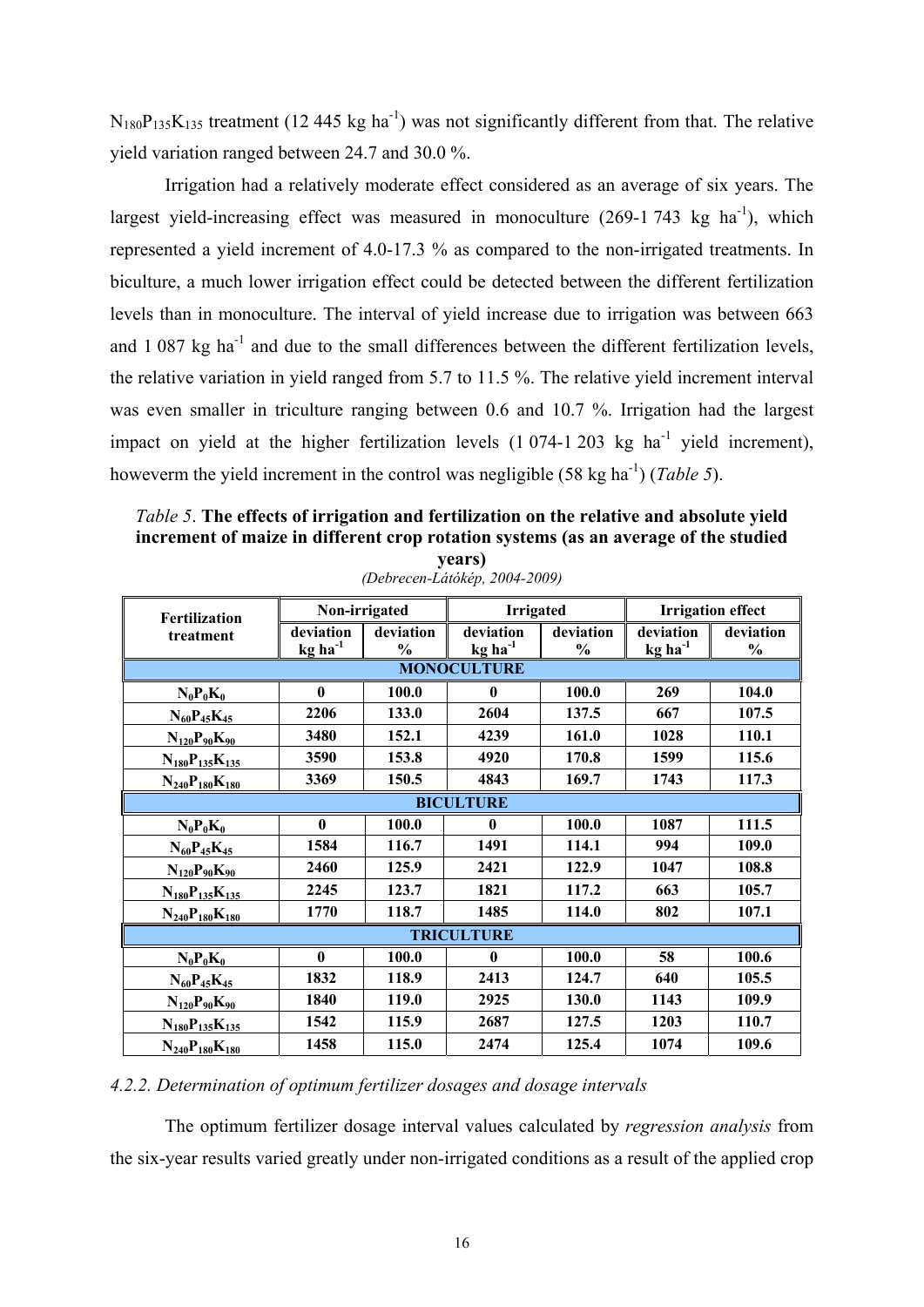rotation system. The highest fertilizer optimum was observed for monoculture  $(N_{174}P_{130}K_{130})$ . When determining the optimum fertilizer dosage interval, the fertilizer dosage belonging to the maximum yield and the fertilizer dosage reduced by half of the significant yield difference were taken into consideration. In monoculture, these values were 36 kg N, 27 kg P and 27 kg K (*Figure 3*).



*Figure 3.* **The effect of fertilization on maize yield and changes in the optimum fertilizer dosage intervals under irrigated and non-irrigated conditions in monoculture**  *(Debrecen-Látókép, 2004-2009)*

In biculture, the range of the interval did not change (36 kg), however, it was lower by 18 kg N, 13 kg P and 13 kg K active ingredient. In triculture, both the interval and the extreme values were reduced. The N level belonging to the maximum yield is 30 kg lower in triculture and the optimum fertilizer dosage interval was also reduced (30 kg N, 23 kg P and 23 kg K).

As a result of irrigation, a significant increase was observed in optimum fertilizer dosage in monoculture (168-198 kg ha<sup>-1</sup> N, 126-148 kg ha<sup>-1</sup> P and 126-148 kg ha<sup>-1</sup> K). The range of the interval was 30 kg ha<sup>-1</sup> N, 22 kg ha<sup>-1</sup> P and 22 kg ha<sup>-1</sup> K in irrigated monoculture. Th fertilizer dosages were much smaller in irrigated biculture (114-144 kg ha<sup>-1</sup> N, 85-108 kg  $ha^{-1}$  P and 85-108 kg  $ha^{-1}$  K). As a result of irrigation, a small reduction occurred in biculture as compared to non-irrigated biculture. In triculture, the extreme values of N optimum increased by 12 kg ha<sup>-1</sup> (126-156 kg ha<sup>-1</sup>) as a result of irrigation, while the increment for P and K was 9 kg ha $^{-1}$ .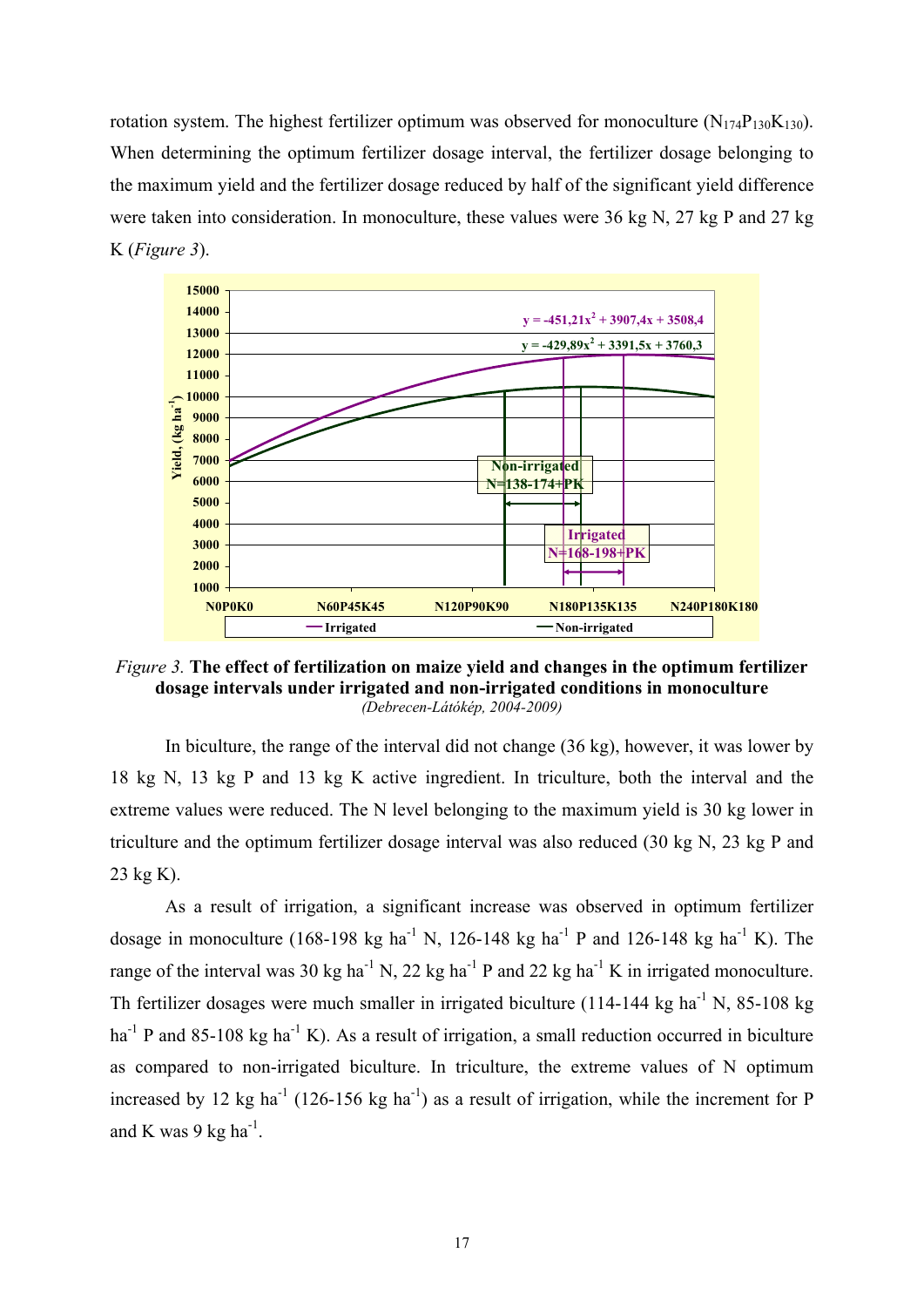The extremely dry year of 2007 had a special effect on the extreme values and width of the optimum fertilizer dosage interval. In monoculture, the size of the optimum fertilizer dosage interval did not change (30 kg ha<sup>-1</sup> N), however, the optimum interval was 60 kg ha<sup>-1</sup> higher, which is an excellent illustration of the strong irrigation x fertilization interaction in monoculture. The intervals were 78-108 kg ha<sup>-1</sup> N, 58-81 kg ha<sup>-1</sup> P and 58-81 kg ha<sup>-1</sup> K in non-irrigated monoculture (*Figure 4*).



*Figure 4.* **The effect of fertilization on maize yield and changes in the optimum fertilizer dosage intervals under irrigated and non-irrigated conditions in monoculture**  *(Debrecen-Látókép, 2007)* 

Compared to the values of monoculture, a significant increase was observed in the extreme values and in the interval in biculture  $(84-138 \text{ kg ha}^{-1} \text{ N}, 63-103 \text{ kg ha}^{-1} \text{ P}$  and  $63-103$ kg ha $^{-1}$  K). The optimum fertilizer dosage interval in triculture can be described by similar trends as above, the difference being that the extreme values were much lower as compared to the other two crop rotation models (36-96 kg ha<sup>-1</sup> N, 27-72 kg ha<sup>-1</sup> P and 27-72 kg ha<sup>-1</sup> K).

 In the rainy year of 2008, relatively high fertilizer optimums were measured in all crop rotation models. This interval was  $144-180 \text{ kg}$  ha<sup>-1</sup> N,  $126-148 \text{ kg}$  ha<sup>-1</sup> P and  $126-148 \text{ kg}$  ha<sup>-1</sup> <sup>1</sup>K for monoculture. In biculture, the interval was wider, but the fertilizer optimum for N was 24 kg ha-1 lower than in monoculture. A similar trend could be observed in triculture with a small increase in the lower value of the optimum fertilizer dosage interval (*Figure 5*).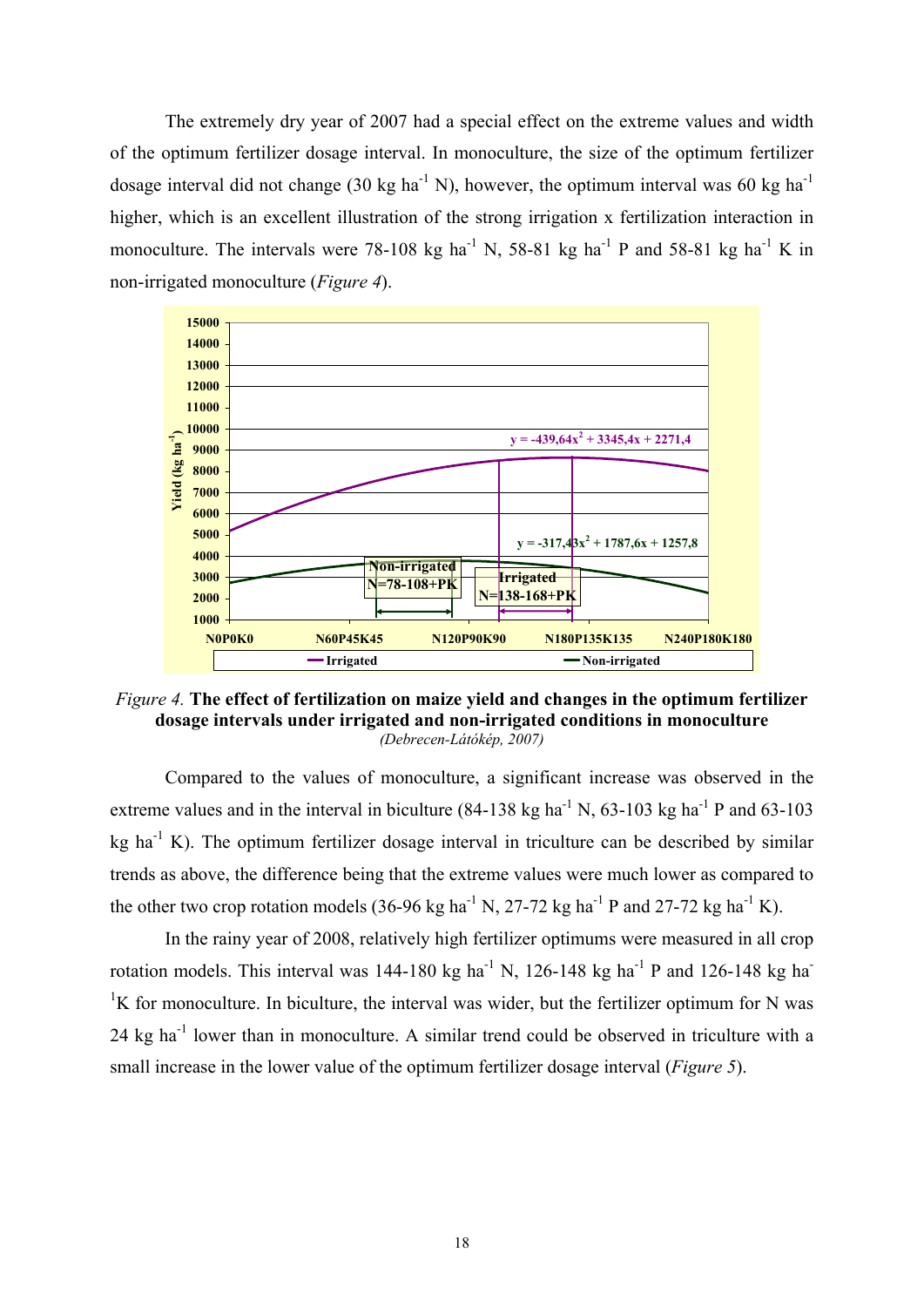

*Figure 5.* **The effect of fertilization on maize yield and changes in the optimum fertilizer dosage intervals** 

*(Debrecen-Látókép, 2008)* 

## *4.2.3. Study of the effect of direct and indirect factors on yield by correlation analysis*

The effect of irrigation and fertilization on yield was studied by *Pearson's correlation analysis*. When analysing the studied years separately, it can be concluded that the effect of fertilization was mainly determined by the forecrop, while in the case of irrigation, the year had a major influence in our experiment. This is supported by the *r* values calculated for monoculture, which showed a tight positive correlation (0.7357-0.9357) in almost all years except for the extremely dry year of 2007. The highest *r* values were obtained in years with a good water supply, in 2004, 2005 and 2008. This fact demonstrates well the fertilization x water supply interaction. The irrigation impact was the highest in the dry year of 2007 (0.9051) and a medium-level irrigation impact was observed in 2009 which could be characterized by an extreme distribution of precipitation.

Fewer tight correlations (above 0.7) were observed in biculture than in monoculture. As regards fertilization, a tight correlation (0.7189) was found in the year of 2004 with good water supply, while both in 2005 and 2008, a medium positive correlation was found. Irrigation had a strong effect (0.8738) on yields in the dry year of 2007. Similar relationships were observed in triculture as in biculture regarding both the direction and strength of the correlation. Accordingly, the largest fertilizer response was observed in 2004, while in all the other years, except for the dry year of 2007, the correlation was positive but only of medium strength. The irrigation impact showed a tight correlation (0.8755) only in 2007.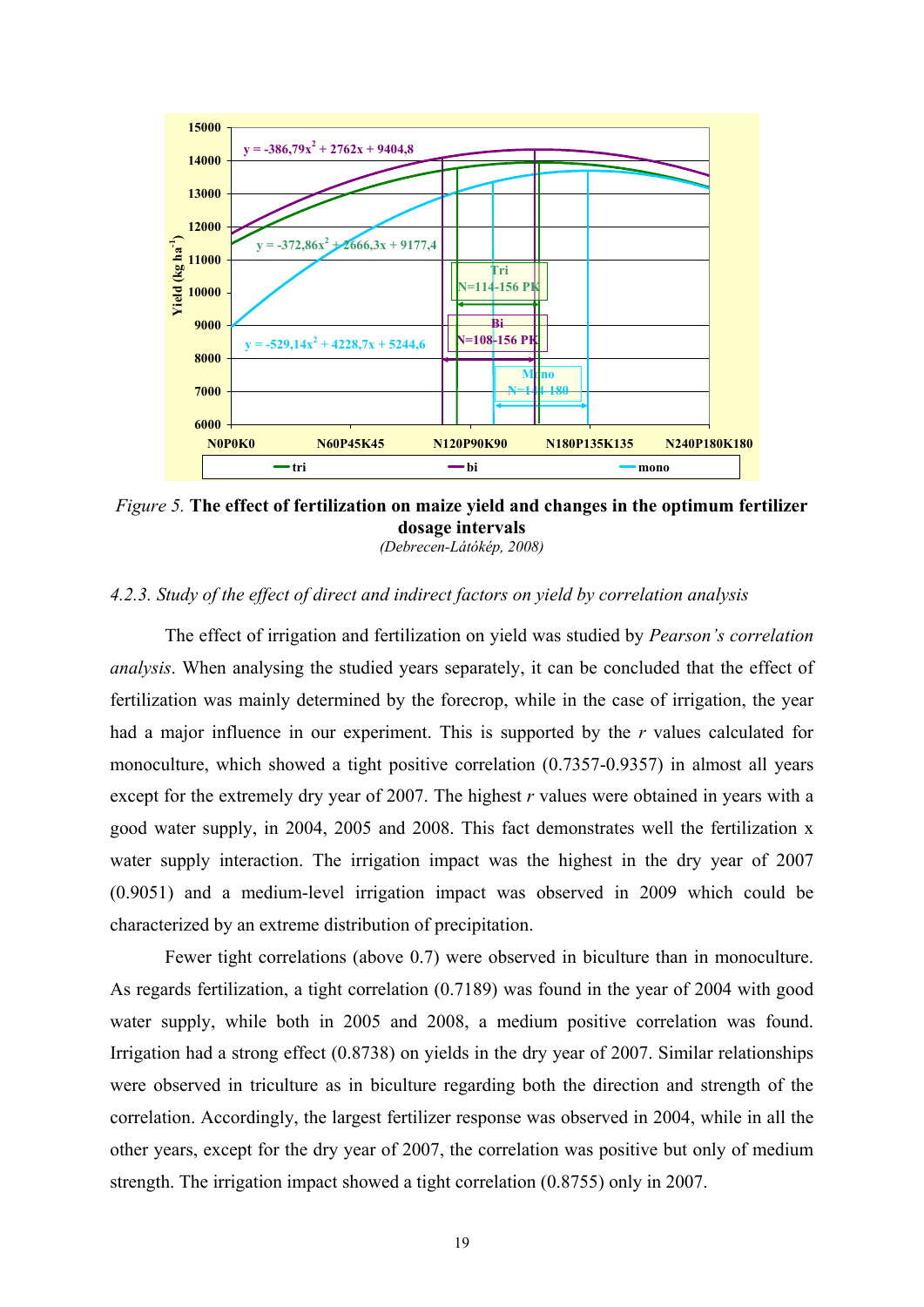Based on the six-year results, the effect of irrigation on the degree and direction of the yield x fertilization interaction was studied by Pearson's correlation. In monoculture, a very tight correlation was found both under irrigated and non-irrigated conditions. Under nonirrigated conditions, a tight positive correlation was found (0.7636-0.9471) except for the years 2006 and 2007. In 2006, only a medium correlation was found, while in 2007, the correlation was negative and weak. Irrigation had a spectacular impact on the *r* values of the fertilization x yield interaction. In all studied years, a strong positive correlation was found and this value was higher in the majority of the years than under non-irrigated conditions (0.7944-0.9388). The greatest change was observed in 2007, when the negative value (- 0.2354) calculated under non-irrigated condition was transformed into a strong positive interaction (0.7944) as a result of irrigation.

In biculture, a tight correlation was found only in 2004 in the non-irrigated treatment (0.9163). In all the other years, except for 2007 and 2009, the positive correlation was of only medium strength. In triculture, the *r* value of the yield x fertilization interaction significantly decreased as compared to monoculture in all years. Under non-irrigated conditions, a medium positive correlation was determined (0.4362-0.6833) in all years except for 2007 and 2009. In the dry year of 2007, the weak negative correlation found under non-irrigated conditions changed into a medium positive *r* value as a result of irrigation (*Table 6*).

| Totation models careamica by correlation amarysis<br>(Debrecen-Látókép, 2004-2009) |                                 |             |                  |                   |  |  |  |
|------------------------------------------------------------------------------------|---------------------------------|-------------|------------------|-------------------|--|--|--|
|                                                                                    |                                 | Monoculture | <b>Biculture</b> | <b>Triculture</b> |  |  |  |
| 2004                                                                               | fertilization x yield           | 0.8754      | 0.7189           | 0.7261            |  |  |  |
|                                                                                    | irrigation x yield              | 0.0924      | 0.2774           | 0.2320            |  |  |  |
| 2005                                                                               | fertilization x yield           | 0.9357      | 0.5344           | 0.4890            |  |  |  |
|                                                                                    | irrigation after-effect x yield | $-0.1235$   | $-0.0508$        | $-0.1045$         |  |  |  |
| 2006                                                                               | fertilization x yield           | 0.7357      | 0.4877           | 0.6819            |  |  |  |
|                                                                                    | irrigation x yield              | 0.2544      | 0.3174           | $-0.0402$         |  |  |  |
| 2007                                                                               | fertilization x yield           | 0.1741      | 0.1390           | 0.0758            |  |  |  |
|                                                                                    | irrigation x yield              | 0.9051      | 0.8738           | 0.8755            |  |  |  |
| 2008                                                                               | fertilization x yield           | 0.8550      | 0.5583           | 0.6020            |  |  |  |
|                                                                                    | irrigation after-effect x yield | $-0.0444$   | 0.0501           | 0.0315            |  |  |  |
| 2009                                                                               | fertilization x yield           | 0.7444      | 0.3771           | 0.2279            |  |  |  |
|                                                                                    | irrigation x yield              | 0.4321      | 0.4860           | 0.6220            |  |  |  |

*Table 6.* **The** *r* **values of the irrigation and fertilization impact on yields in different crop rotation models calculated by correlation analysis**

The correlations for the average of the six years were positive but moderate both for irrigation and fertilization. For fertilization, a medium positive correlation (0.4585) was found for monoculture, while a positive but weak correlation was calculated for bi- and triculture. For irrigation, no tight correlation could be found for the average of the six years, which was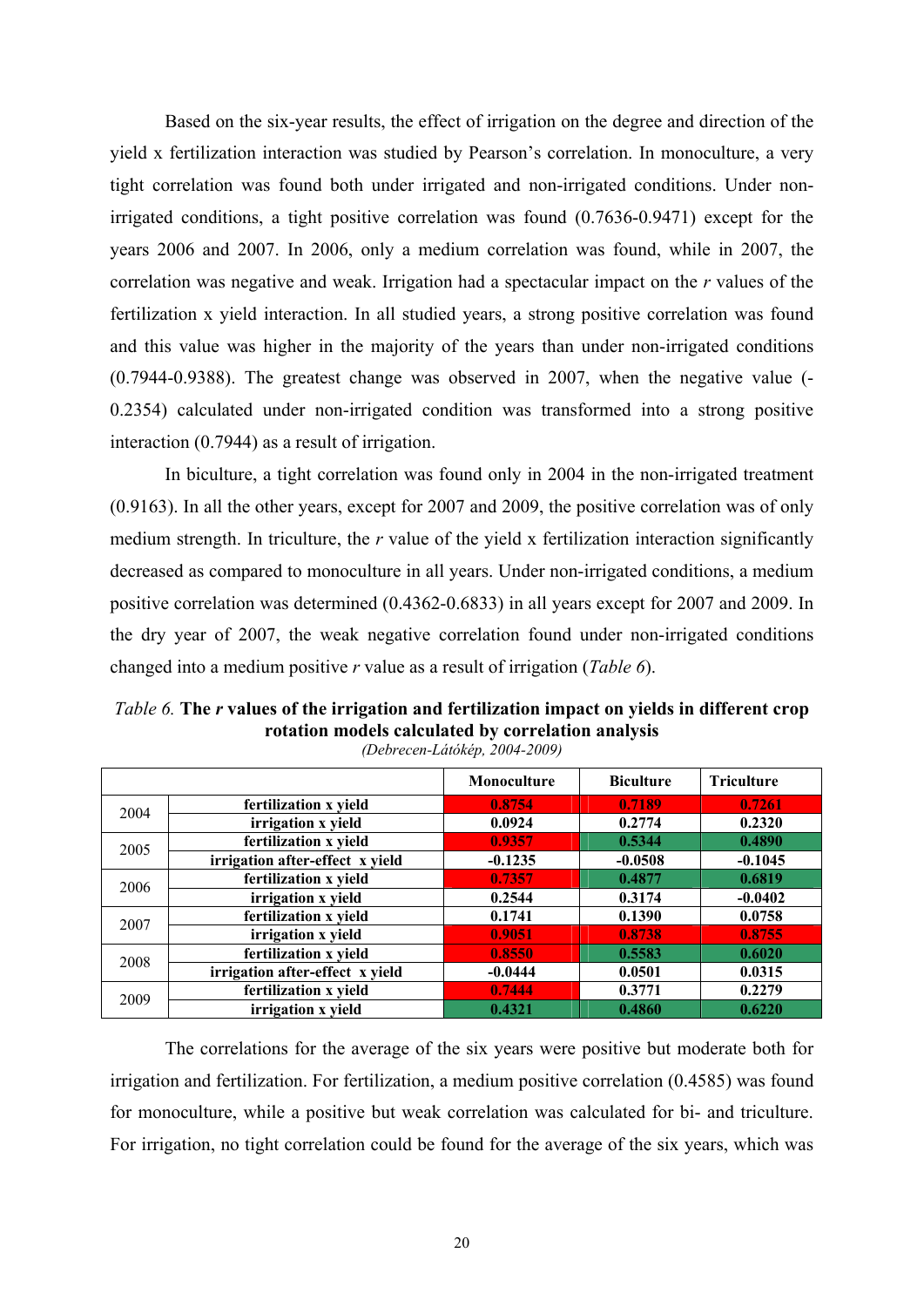probably mainly due to the fact that average or higher precipitation fell in four of the studied years. In the same period, only 2007 and 2009 were dry years.

In addition to agrotechnical factors, the interactions of different meteorological parameters and yield were also analysed. Among the studied weather parameters, both precipitation and temperature had a significant effect on yields. Precipitation in the winter and the summer months showed a medium positive correlation in all crop rotation models. From the precipitation during the months of the vegetation period, the precipitation in June and July had the largest impact on yields, a medium positive correlation was found in all crop rotation models. When studying the correlations between temperature parameters and yield, it can be concluded that for all temperature parameters a negative correlation could be found.

# *4.2.4. Quantification of the yield-influencing effect of the different direct and indirect factors by partitioning variance components*

In our experiment, we quantified the yield-determining role of the studied agrotechnical elements based on partitioning the variance components. When determining the role of the studied agrotechnical factors, the yield of the non-irrigated control in monoculture was considered as a basis and the yield increment belonging to the maximum yield obtained by the combination of these factors was partitioned between the studied agrotechnical parameters. Taking the six-year results as a basis, it can be stated that the average yield of the



\* in the combined evaluation, the data of the six-year period are included, therefore, due to the justified omission of irrigation in two years, only the irrigation after-effect could be taken into consideration

*Figure 6*. **The role of yield-determining factors in maize yield development**  *(Debrecen-Látókép, 2004-2009)*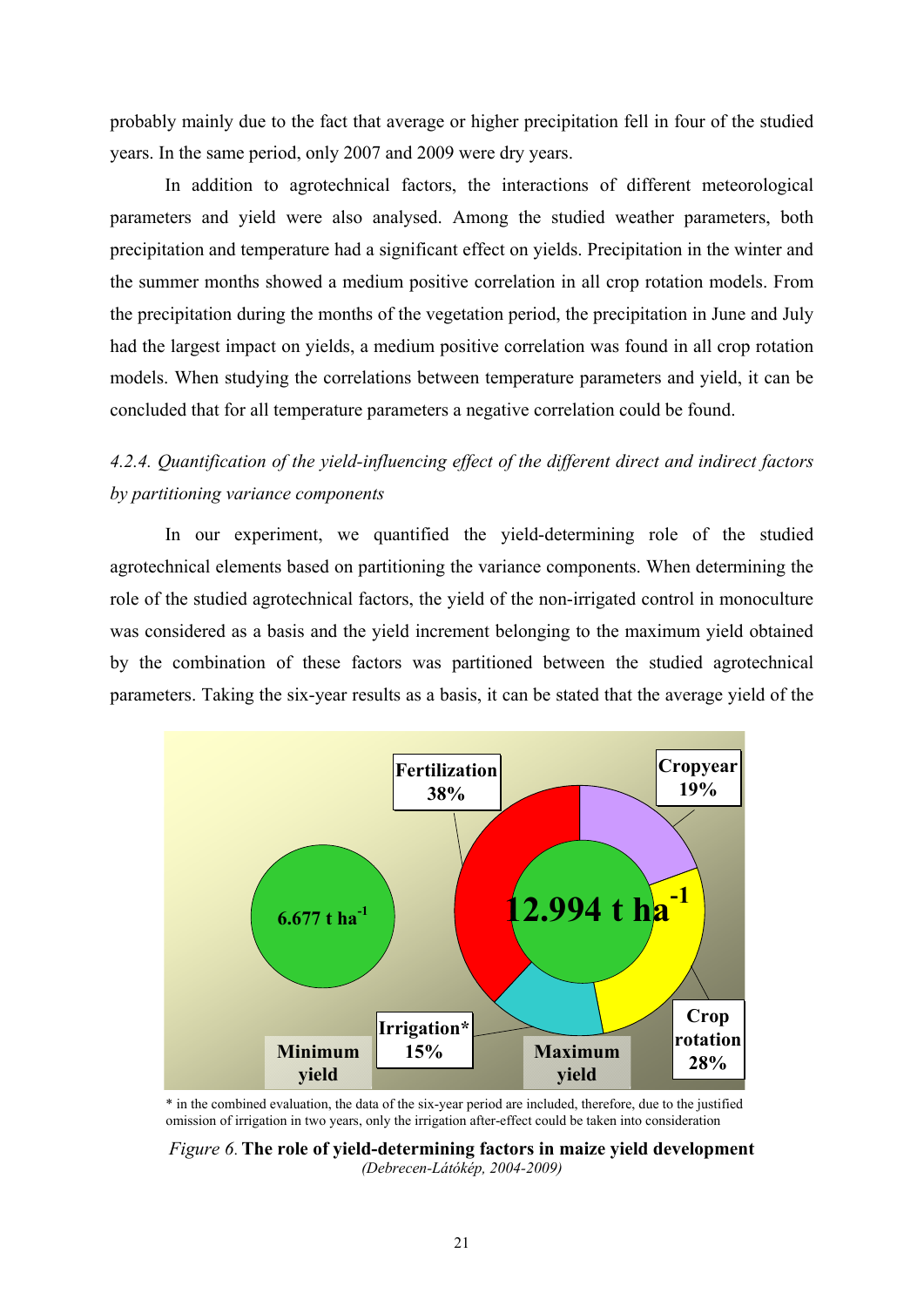control was  $6.677$  t ha<sup>-1</sup>, which increased to 12.994 t ha<sup>-1</sup> as a result of the agrotechnical factors applied in the experiments. Among the studied factors, fertilization had the largest effect (38 %=2.398 t ha<sup>-1</sup>) taken as an average of the six years. This was followed by crop rotation, the yield-determining role of which was 28  $\%$  (1.742 t ha<sup>-1</sup>). The next important factor was the year (19 %), which contributed to the yield increment with 1.230 t ha<sup>-1</sup>. Among the studied factors, irrigation had the weakest effect  $(0.947 \text{ t ha}^{-1})$  with a weight of 15% (*Figure 6*).

When evaluating the role of factors separately for each year, it can be seen that the year significantly changed the weight of the different factors (*Figure 7*). In 2004, the yield of the control (in monocukture under non-irrigated conditions) was  $7.139$  t ha<sup>-1</sup>, which increased to  $14.394$  t ha<sup>-1</sup> due to the effect of the applied agrotechnical factors. Fertilization had the largest weight (70 %=5.117 t ha<sup>-1</sup>). The relatively low effect of irrigation and crop rotation (11 % =0.790 t ha<sup>-1</sup> and 19 %=1.348 t ha<sup>-1</sup>) was primarily due to the fact that the water supply was balanced in 2004, which could significantly increase the efficacy of fertilization. In 2005, the control yield was  $8.403$  t ha<sup>-1</sup>, which increased to 13.153 t ha<sup>-1</sup> as a result of the most favourable factor combinations. Due to the similar weather conditions, fertilization had a prevailing effect also in this year  $(65\text{ %} = 3.098 \text{ t ha}^{-1})$ . The role of crop rotation increased in this year (28 %=1.345 t ha<sup>-1</sup>) and an irrigation impact of 7 % (0.307 t ha<sup>-1</sup>) was determined, in spite of the fact, that no irrigation was applied, nevertheless, the yields of the plots marked as irrigated in the experiment were included in the statistical evaluation. This can be regarded as an irrigation after-effect, since these plots were irrigated in the previous year. In 2006, the control yield was  $6.575$  t ha<sup>-1</sup> and the maximum yield of the experiment was 12.882 t ha<sup>-1</sup>. Among the studied factors, crop rotation (48 %=2.994 t ha<sup>-1</sup>) and fertilization (43 %=2.731 t ha<sup>-1</sup>) were of similar significance. The role of irrigation was moderate in this year (9 %=0.582) t ha<sup>-1</sup>), which was due to the fact that a large amount of precipitation fell shortly after finishing the irrigation, which greatly reduced the role of irrigation. In 2007, the effect of the studied factors on yield was peculiar due to the extremely dry conditions. The control yield was 2.685 t ha<sup>-1</sup>, which increased to 10.970 t ha<sup>-1</sup> in the most favourable treatment. As opposed to the above, fertilization had the smallest role (10 %=0.826 t ha<sup>-1</sup>), while irrigation and crop rotation could be described by similar values (46 %=3.810 t ha<sup>-1</sup> and 44 %=3.648 t  $ha^{-1}$ ). These values draw attention to the significance of the reduction in the efficacy of the applied fertilizers due to the lack of water and to the appreciation of crop rotation under stress conditions. In 2008, which can be characterized by an excellent water supply, a very high control yield was measured (9.154 t ha<sup>-1</sup>), which increased to 14.180 t ha<sup>-1</sup> in the optimum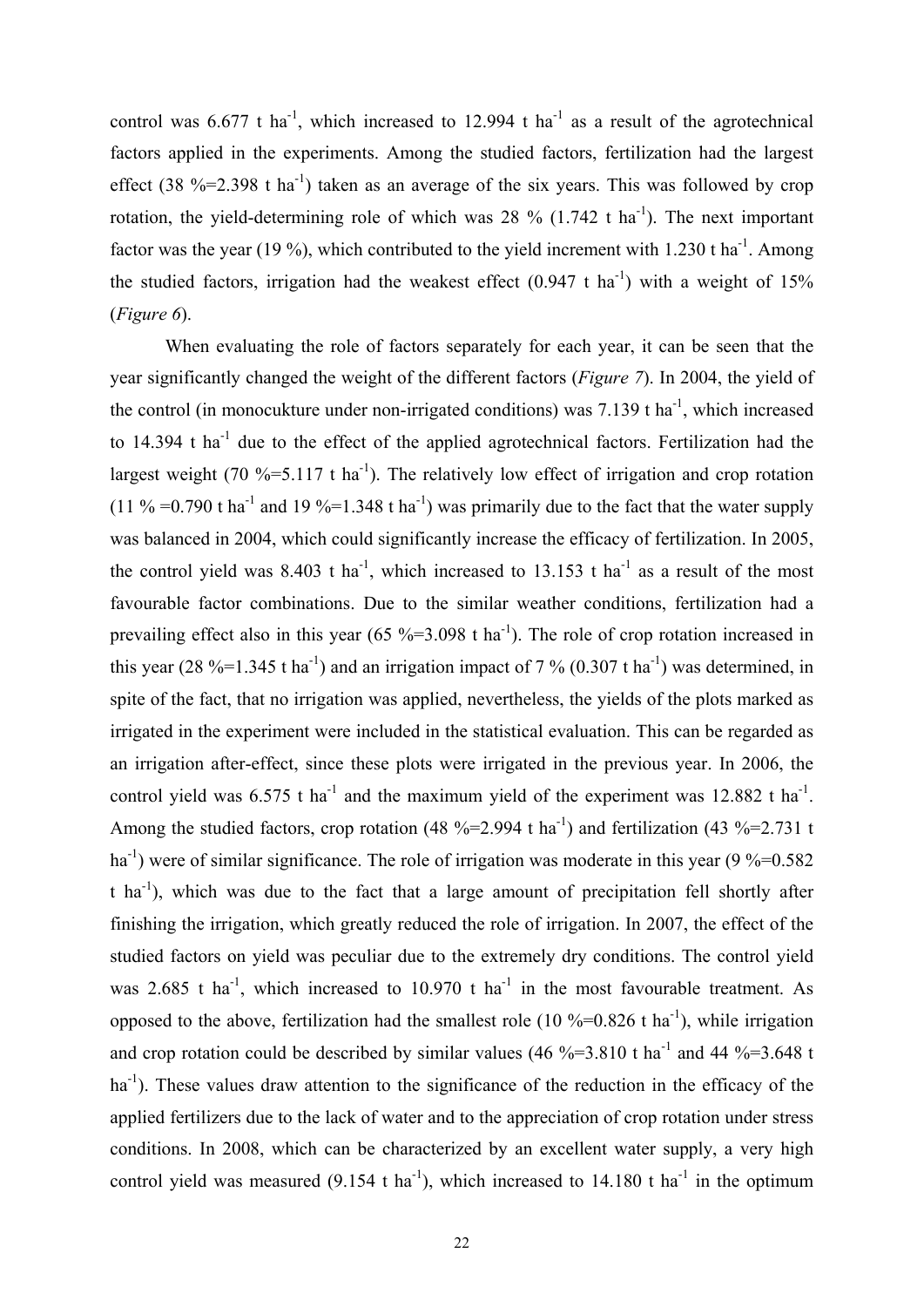treatment combination. Due to the favourable water supply, no irrigation was applied and only a minimum impact was demonstrated by the statistical evaluation  $(0.002 \text{ t} \text{ ha}^{-1})$ . Fertilization had the largest role (71 %=3.553 t ha<sup>-1</sup>), while the role of crop rotation was moderate (29 %=1.470 t ha<sup>-1</sup>). In 2009, the control yield was  $6.106$  t ha<sup>-1</sup>, while the maximum yield was 13.942 t ha<sup>-1</sup>. The role of irrigation was revealed also in this year of contradictory water supply situation (31 %=2.405 t ha<sup>-1</sup>). Although fertilization had the largest role (40  $\% = 3.181$  t ha<sup>-1</sup>), the crop rotation effect was only slightly weaker (29  $\% = 2.250$  t ha<sup>-1</sup>).



*Figure 7.* **Analysis of the impact of the different factors on the yield per year by partitioning the variance components**  *(Debrecen-Látókép, 2004-2009)*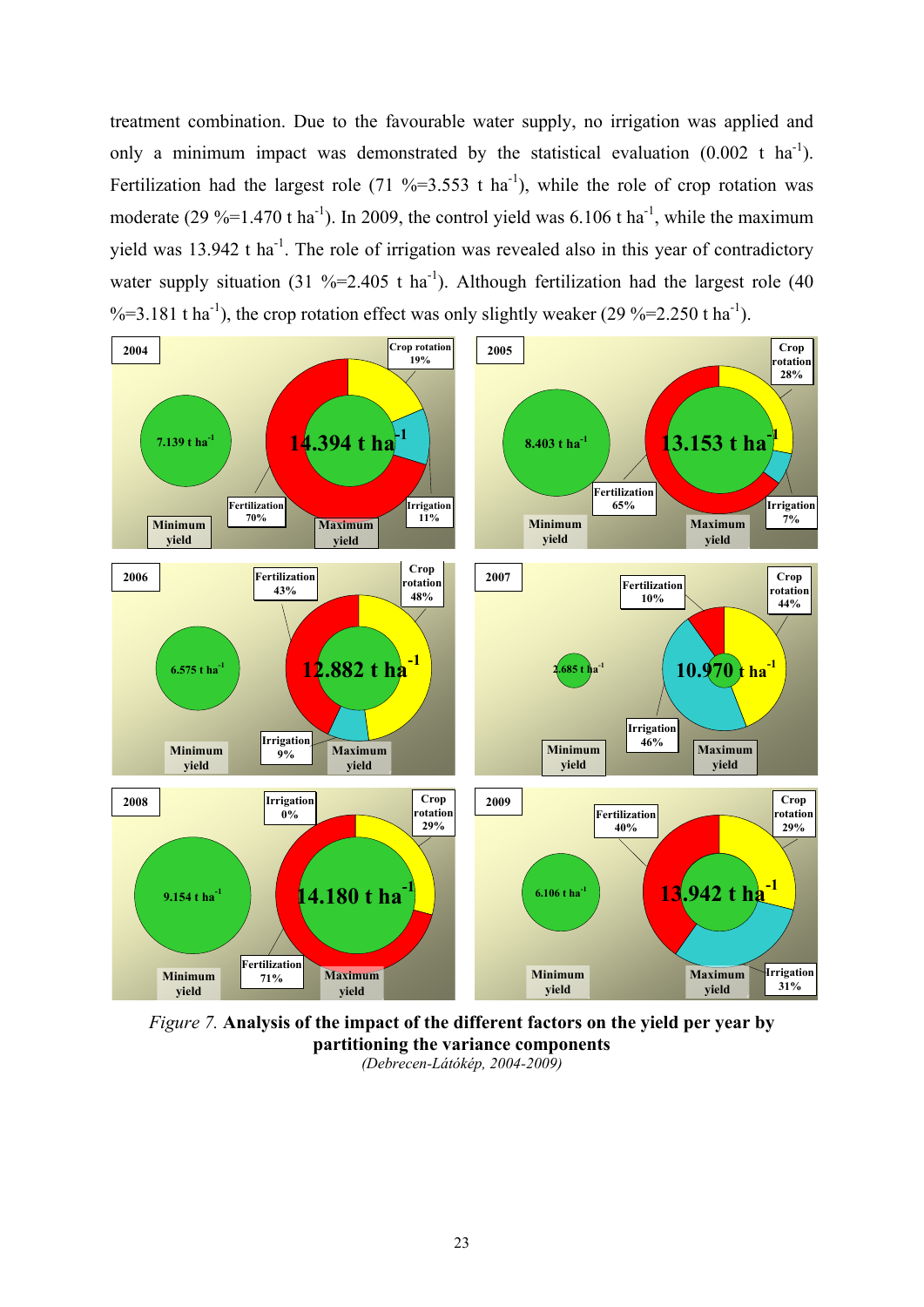## **5. NEW SCIENTIFIC RESULTS**

- 1. The absolute  $(2.2-4.9 \text{ t ha}^{-1})$  and relative  $(33-71\%)$  yield increments due to increasing fertilizer dosages were the highest in monoculture both under irrigated and non-irrigated conditions. A considerably lower fertilizer response could be observed in bi- and triculture.
- 2. For professional irrigation, the water supply conditions of the cropyear should be known. The effect of irrigation is significantly influenced by the growing method. The largest irrigation effect was obtained in a dry year in monoculture  $(5.9 \text{ t} \text{ ha}^{-1}$  and 222 % yield increment).
- 3. The agroecological fertilizer optimum interval increased in monoculture as a result of irrigation. A moderate reduction was observed in bi- and triculture.
- 4. Results of the long-term experiments prove that the fertilizer response is determined mainly by crop rotation, while the irrigation effect is determined primarily by the year.
- 5. Irrigation had a strong impact on the correlation between fertilization and the amount of yield, especially in dry years  $(r=0.2354$  in the non-irrigated treatment,  $r=0.7944$  in the irrigated treatment in 2007).
- 6. Weather conditions have direct and indirect effects on maize yield. The strongest positive correlation was found between precipitation in June-July and yield. Based on the Pearson's correlation analysis, a negative correlation was found between maize yield and the temperature values of the vegetation period.
- 7. The long-term experiments proved the input-increasing effect and the negative effect of monoculture on maize yield. In the studied period, the role of fertilization, crop rotation, year and irrigation in determining the maize yield was 38 %, 28 %, 19 % and 15 %, respectively, according to the partitioning of the variance components. The yield of the control  $(6.7 \text{ t} \text{ ha}^{-1})$  could almost be doubled  $(13.0 \text{ t} \text{ ha}^{-1})$  by the optimization of the agrotechnical factors.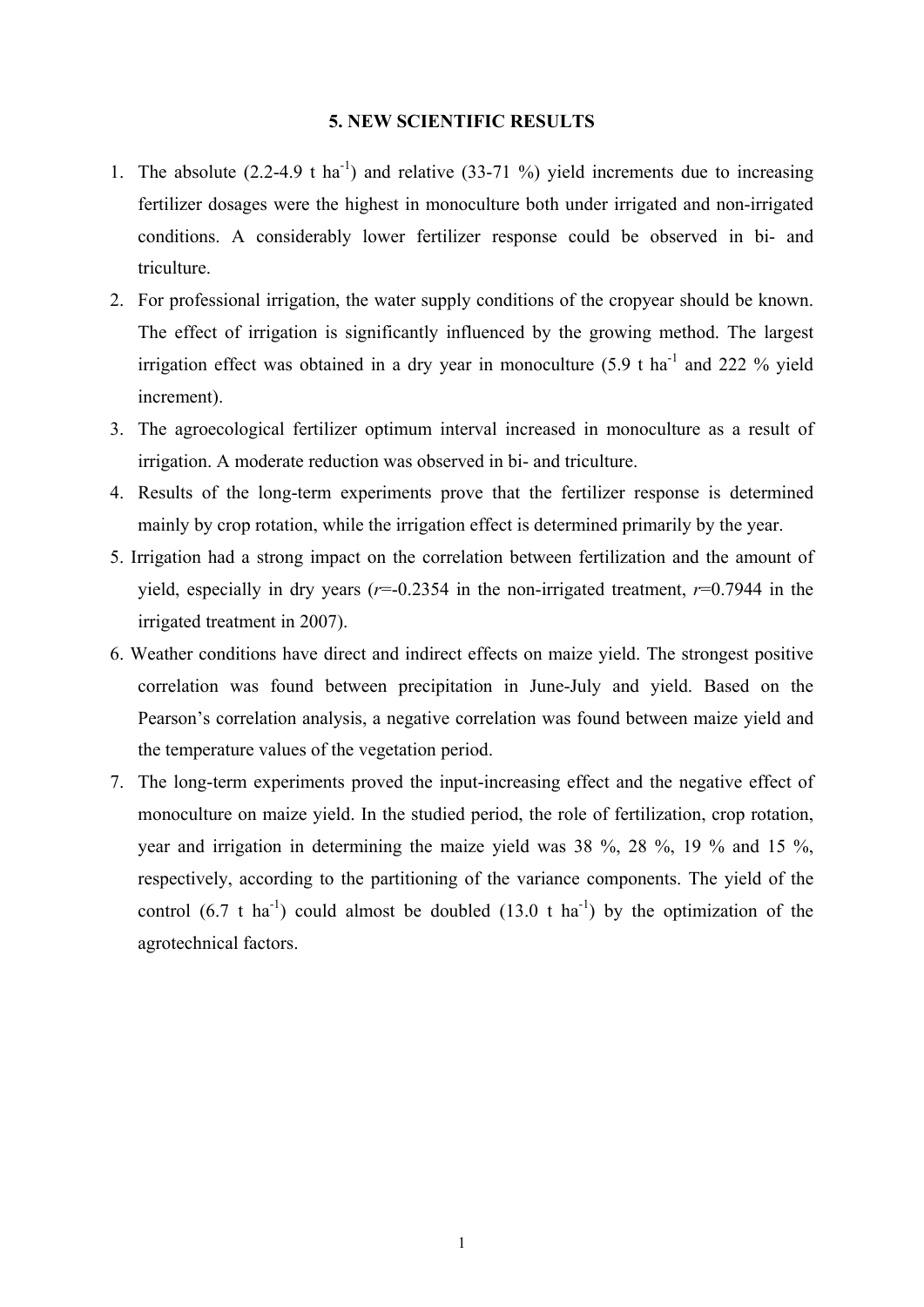### **6. PRACTICAL APPLICABILITY OF THE SCIENTIFIC RESULTS**

- 1. Crop rotation is an essential agrotechnical factor in the practice. The maximum yields of maize taken as an average of the six years were  $9.2$ -10.3 t ha<sup>-1</sup> in monoculture, 11.1-12.0 t ha<sup>-1</sup> in biculture and 11.0-11.9 t ha<sup>-1</sup> in triculture (non-irrigated, irrigated). By applying a proper crop rotation, the use of inputs can be moderated.
- 2. The agroecological fertilizer optimum of maize on chernozem soil under non-irrigated conditions was  $N_{150}P_{120}K_{120}$  in monoculture,  $N_{140}P_{100}K_{100}$  in biculture and  $N_{130}P_{100}K_{100}$  in triculture. Irrigation had modified the fertilizer optimum  $(N_{180}P_{140}K_{140}$ ,  $N_{130}P_{100}K_{100}$ ,  $N_{140}P_{110}K_{110}$ .
- 3. The results of the experiment have proven the unfavourable effect of monoculture maize production. The yield-increasing effect of irrigation and fertilization was considerably higher in monoculture, applied because of the pressure of the circumstances, than in biand triculture.
- 4. Maize is an ecologically sensitive crop, precipitation and temperature have a significant influence on the amount of yield. In dry years, the average yield of the fertilization treatments and crop rotation models was  $5.7$  t ha<sup>-1</sup> without irrigation, while it increased to 9.0  $t$  ha<sup>-1</sup> under irrigated conditions. The average of the different crop rotation models was 12.9 t  $ha^{-1}$  in a year with favourable water supply.
- 5. By applying an intensive technology (optimum crop rotation, fertilization, irrigation), a high level of maize yield  $(11-14 \text{ t ha}^{-1})$  can be sustained on chernozem soil. A lower than optimal level of any agrotechnical element can result in a significant yield reduction, the degree of which can be greatly influenced by the given year.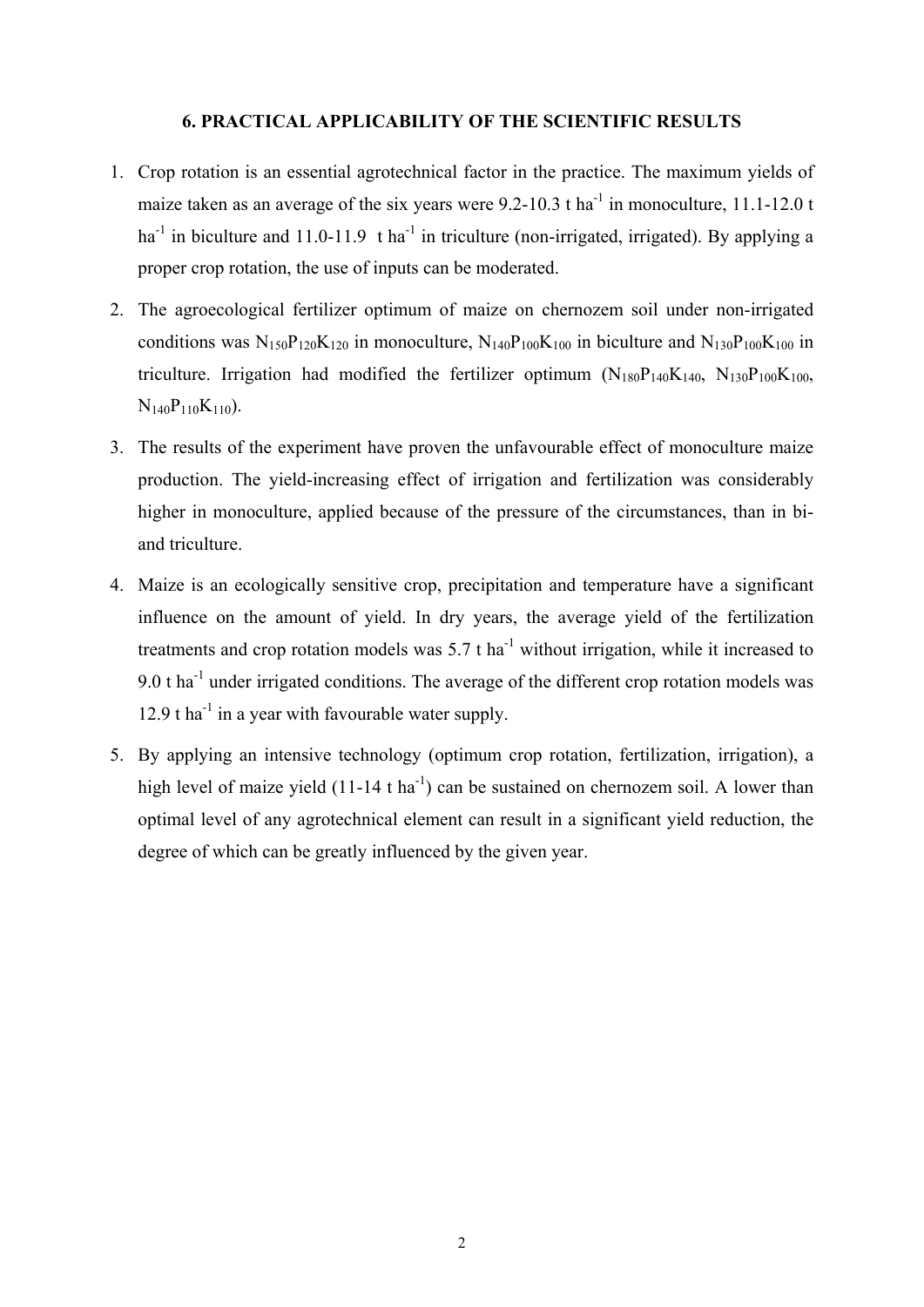# **List of the major publications relevant to the topic of the dissertation**

## **Scientific papers in foreign, peer-reviewed journals in foreign language:**

1. PEPÓ, P. - ZSOMBIK, L. - **VAD, A.** - BERÉNYI, S. - DÓKA, L. (2007): Agroecological and management factors with impact on the yield and yield stability of maize (*Zea mays* L.) in different crop rotation. Analele Universitatii Oradea, Facultatea de Pretectia Mediului. XIII. 181-187.

## **Scientific papers in Hungarian peer-reviewed journals in foreign language:**

- 1. PEPÓ, P. **VAD, A. -** BERÉNYI, S. (2006): Effect of some agrotechnical elements ont he yield of maize on chernozem soil. Cereal Research Communications. 34. 1. 621-624.
- 2. BERÉNYI, S. **VAD, A. -** DÓKA, L. PEPÓ, P. (2007): Effects of fertilization and cropyears on maize (Zea mays L.) yields in different crop rotations. Cereal Research Communications. 35. 2. 241-244.
- 3. **VAD, A.** ZSOMBIK, L. SZABÓ, A PEPÓ, P. (2007): Critical crop management factors in sustainable maize (*Zea mays* L.) production. Cereal Research Communications. 35. 2. 1253-1256.
- 4. PEPÓ, P. **VAD, A.** BERÉNYI, S (2008): Effects of irrigation on yields of maiza (Zea mays L.) in different crop rotations. Cereal Research Communications. 36. 3. 735-738.
- 5. **VAD, A.** DÓKA, L. (2009): Cropyear as abiotics stress effect on the yields of maize (Zea mays L.) in different crop rotations. Cereal Research Communications. 37. 253- 256.

## **Scientific papers in peer-reviewed journals in Hungarian:**

- 1. PEPÓ P. **VAD A.**  BERÉNYI S. (2005): Agrotechnikai tényezők hatása a kukorica termésére monokultúrás termesztésben. Növénytermelés. 54. 4, 317-326.
- 2. PEPÓ P. DÓKA L. BERÉNYI S. **VAD A.** (2008): Az öntözés hatása a kukorica (*Zea mays* L.) termésére száraz évjáratban csernozjom talajon. Növénytermelés. 57. 2. 171-180.